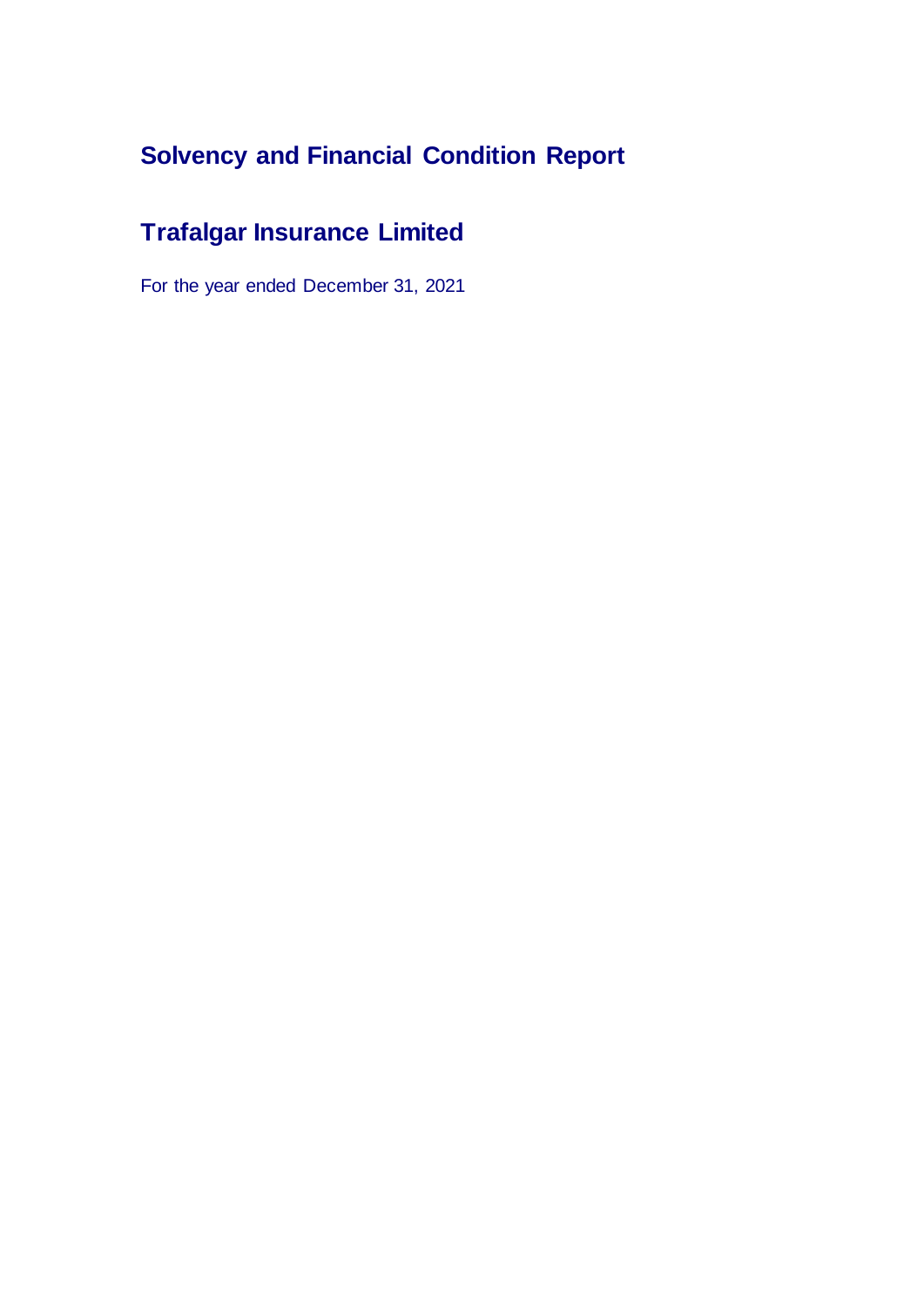## **Summary**

This is the Solvency and Financial Condition Report ("SFCR") for Trafalgar Insurance Limited ("Trafalgar" or "the Company").

Solvency II, effective from January 1, 2016, is a harmonised EU-wide insurance regulatory regime that aims to improve customer protection and modernise supervision of insurance companies by their local regulators. Following the end of the Brexit transition period on December 31, 2020 the Prudential Regulatory Authority ("PRA") continues to apply the Solvency II framework in the United Kingdom ("UK") including requiring the mandatory publication of an SFCR as per the Solvency II Directive 1 .

The SFCR is made up of 5 key sections that together give a comprehensive overview of the Company's business strategy and performance, its system of governance, its risk profile, its current valuation for Solvency II purposes, and its capital management approach and current capital position.

Trafalgar is a runoff insurance Company within the Allianz Holdings plc group ("the Group"). Further information about the Group's operations in the UK can be found on the Allianz UK website<sup>2</sup> .

The ultimate parent undertaking is Allianz Societas Europaea ("Allianz SE"). Globally, Allianz SE is a financial services provider with more than 100 million retail and corporate customers in more than 70 countries. In 2021 it had revenue of €148.5bn and made an operating profit of €13.4bn. More information about Allianz SE and its operations around the world can be found on the Allianz SE website<sup>3</sup>.

<sup>1</sup> Directive 2009/138/EC, as amended by Directive 2014/51/EU, articles 51–56.

<sup>2</sup> [https://www.allianz.co.uk](https://www.allianz.co.uk/about-allianz-insurance.html)

<sup>3</sup> https://www.allianz.com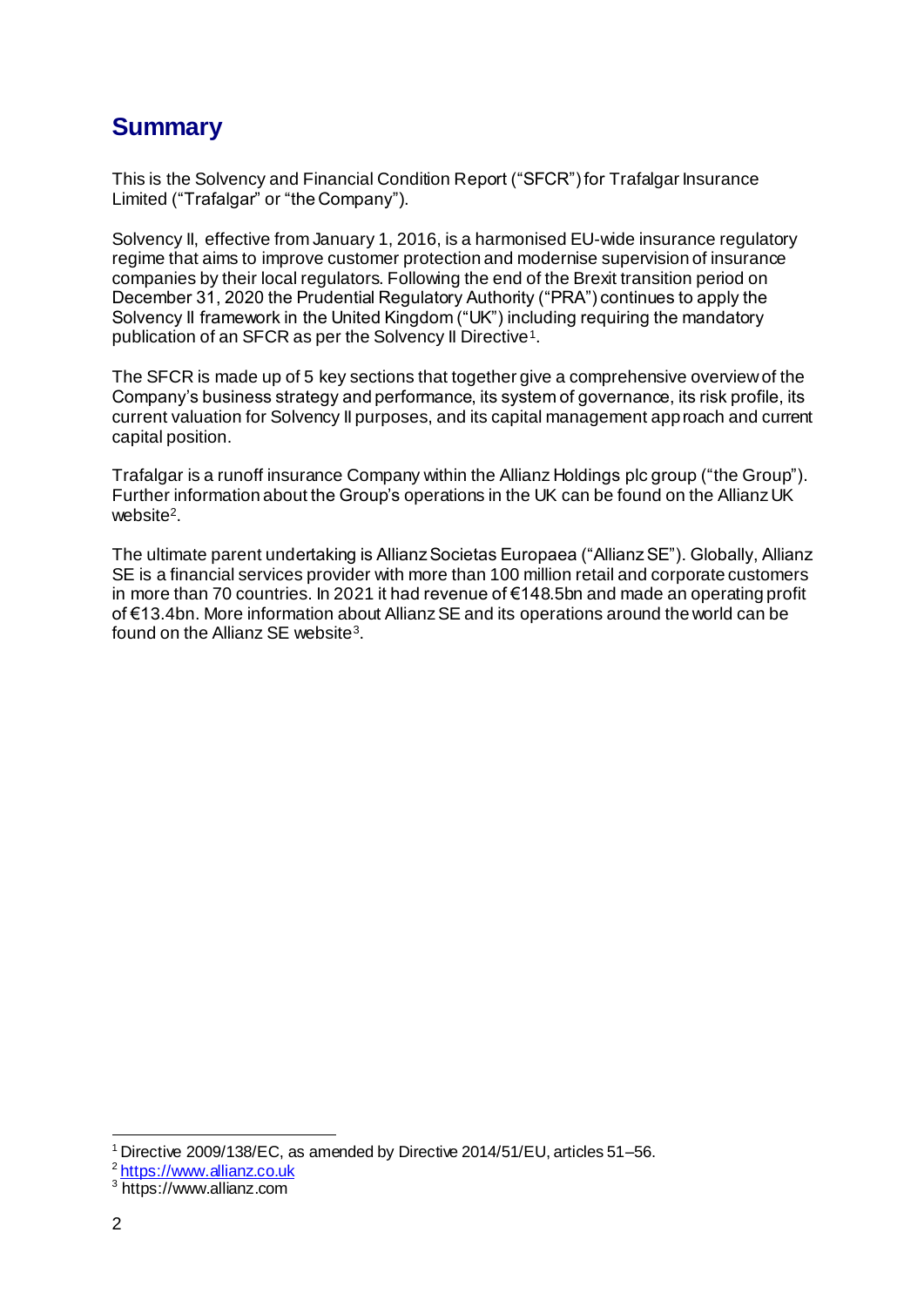#### *Section A – Business and performance*

As a runoff entity the strategy for Trafalgar continues to be to run the Company in line with Solvency II regulation and within the defined risk appetite. In 2021 Trafalgar made a loss of £74k from underwriting activities and a profit of £9k from investment activities.

Trafalgar ceased to underwrite business during 2006, the remaining material line of business is annuities stemming from non-life insurance contracts and relating to insurance obligations other than health insurance obligations. The only material geographical area in which the Company carries out business is the UK.

#### *Section B – System of governance*

The Company's Board of Directors have overall oversight of the business, while the day to day running is conducted by Management within the confines of the System of Governance; a set of rules and processes to ensure that the business is run prudently and in compliance with the Solvency II regulations. The Company is managed in a consistent manner with Allianz Insurance plc ("AZI") and therefore much of this section references the SFCR of AZI where further detailed information on the system of governance can be found.

#### *Section C – Risk profile*

Trafalgar is exposed to a number of risks including underwriting risk, market risk, credit risk, liquidity risk and operational risk. These risks are proactively identified, managed and mitigated using appropriate tools and methods.

#### *Section D – Valuation for solvency purposes*

Section D reviews the balance sheet of the Company. The balance sheet is the main mechanism by which the solvency of the Company – the amount of capital it has available to protect it and its policyholders against a shock – is assessed.

Under Solvency II the assets and liabilities are reported at fair value; that is the price that would be received to sell an asset or paid to transfer a liability in an orderly transaction between market participants at the measurement date. This valuation principle is broadly similar to that stipulated by International Financial Reporting Standards ("IFRS") and used for the preparation of the Company's 2021 Annual Report and Financial Statements. Section D provides a reconciliation between IFRS and Solvency II reporting and commentary to explain differences.

Technical provisions represent the current amount required to transfer insurance obligations immediately to another insurance entity and include the funds the Company has put aside specifically to pay future claims. Section D.2 examines in detail the separate elements that make up the technical provisions and explains the actuarial methods and assumptions used.

#### *Section E – Capital management*

Own Funds refers to the capital available within the Company for the purpose of absorbing shocks. The amount of Own Funds required by Solvency II is defined by the Minimum Capital Requirement ("MCR") and the Solvency Capital Requirement ("SCR"). The MCR is the level of Own Funds below which the Company may no longer legally continue to trade, while the SCR is the minimum level treated as acceptable in normal circumstances by the Solvency II regime.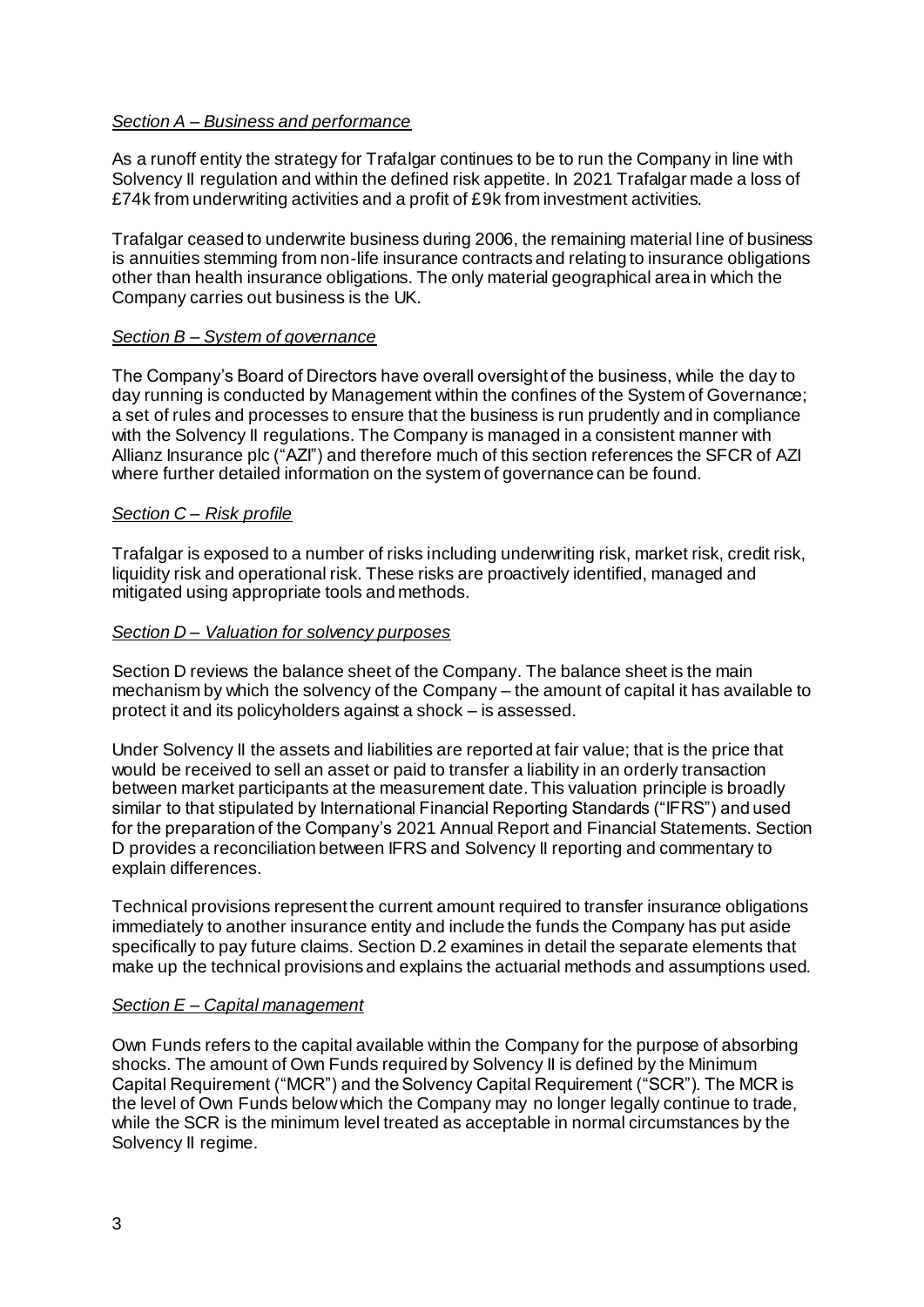As at December 31, 2021 Trafalgar's MCR amounts to £3,126k which is covered by £7,285k of eligible Own Funds giving an MCR coverage ratio of 233%.

As at December 31, 2021 Trafalgar's SCR amounts to £1,253k and is covered by £7,429k of eligible Own Funds (£7,285k tier 1 and £144k tier 3). Trafalgar's solvency ratio (that is, the percentage coverage of the SCR by Own Funds) is therefore 593%.

Further information about the quality of the Own Funds and the makeup of the SCR is provided in sections E.1 and E.2.

Trafalgar uses the Solvency II standard formula to determine its capital requirements.

#### *Statement of directors responsibilities and auditor's report*

Finally, the SFCR contains a Statement of Directors' responsibilities. It does not contain an auditor's report as Trafalgar is exempt from any auditing requirements in respect of its SFCR.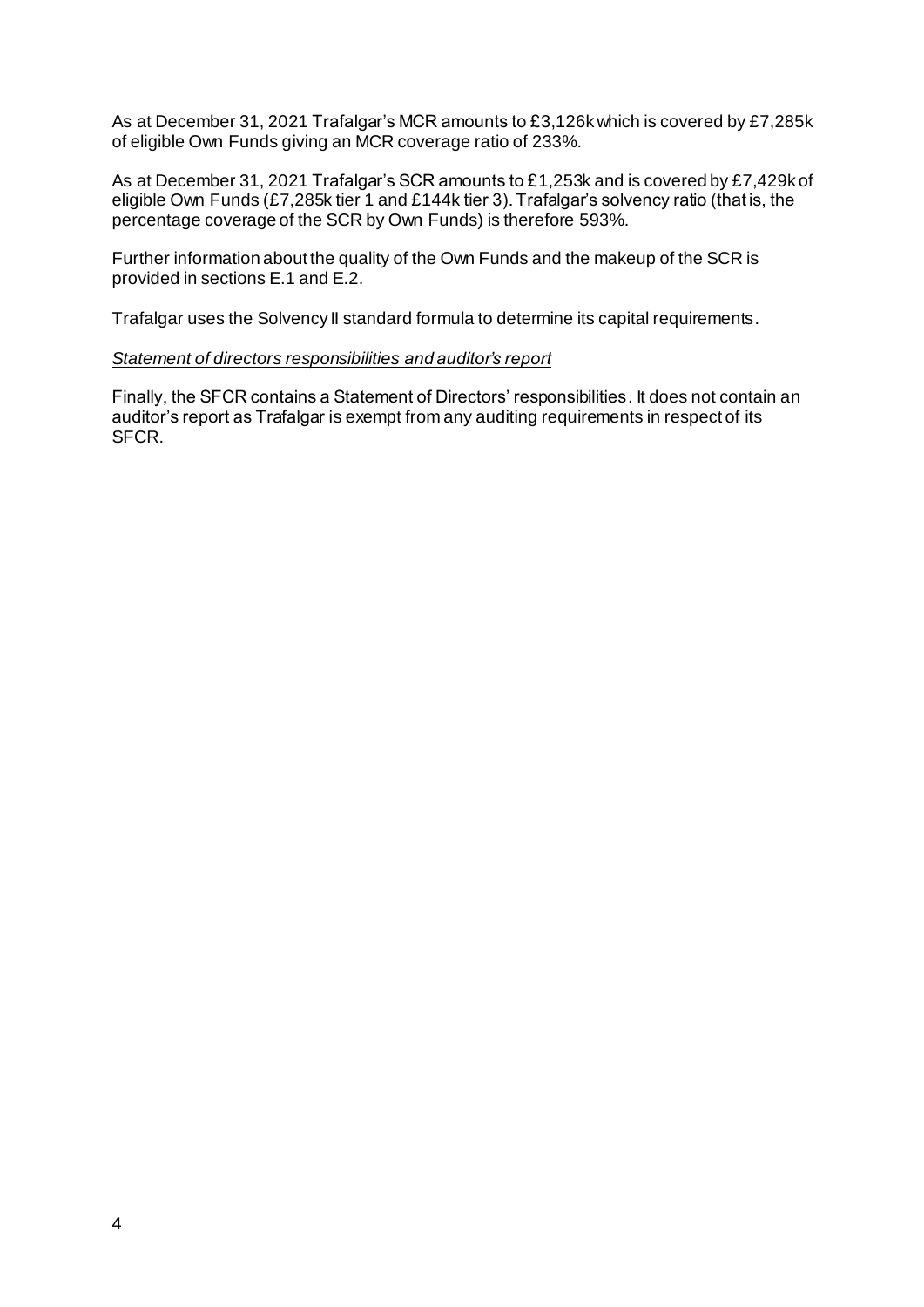## **A. Business and Performance**

### **A.1 Business**

Trafalgar is a private limited company incorporated in the UK under company no 96205.

The Company is supervised by the PRA (Registered address; Bank of England, 20 Moorgate, London, EC2R 6DA), in respect of financial and prudential matters, and by the Financial Conduct Authority ("FCA"), (Registered address; 12 Endeavour Square, London, E20 1JN), in respect of conduct matters.

The Company is a wholly owned subsidiary (via intermediate holding companies) of Allianz SE, incorporated in Germany (Registered address; of Königinstraße 28, 80802 München, Germany).

The German Federal Financial Supervisory Authority ("Bundesanstalt für Finanzdienstleistungsaufsicht" – "BaFin"), (Registered address; Dreizehnmorgenweg 13–15, 53175 Bonn) is responsible for the financial supervision of the group headed by Allianz SE.

The structure charts below describe the position of Allianz (UK) Limited ("Allianz UK") within the Allianz SE Group and the position of the Company within the Allianz UK Group.



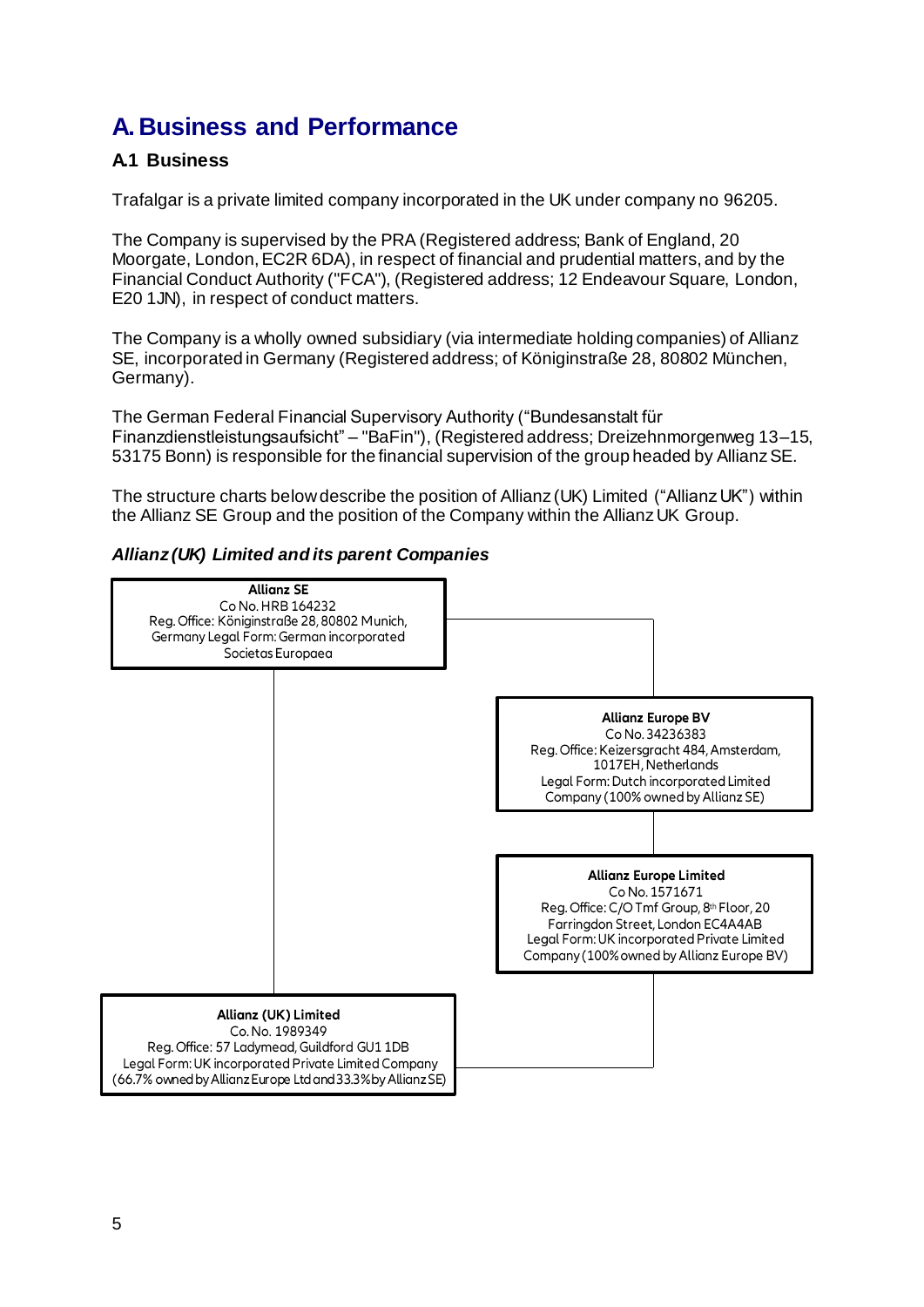## **A.1 Business (continued)**

#### **Allianz (UK) Limited and its subsidaries**

All Allianz UK Group companies shown on this page are UK incorporated. As at December 31, 2021, all Allianz UK companies had their registered offices at 57 Ladymead, Guildford, GU1 1DB.

All Allianz UK companies shown on this page are private limited companies except for Allianz Holdings plc and Allianz Insurance plc which are public limited companies.

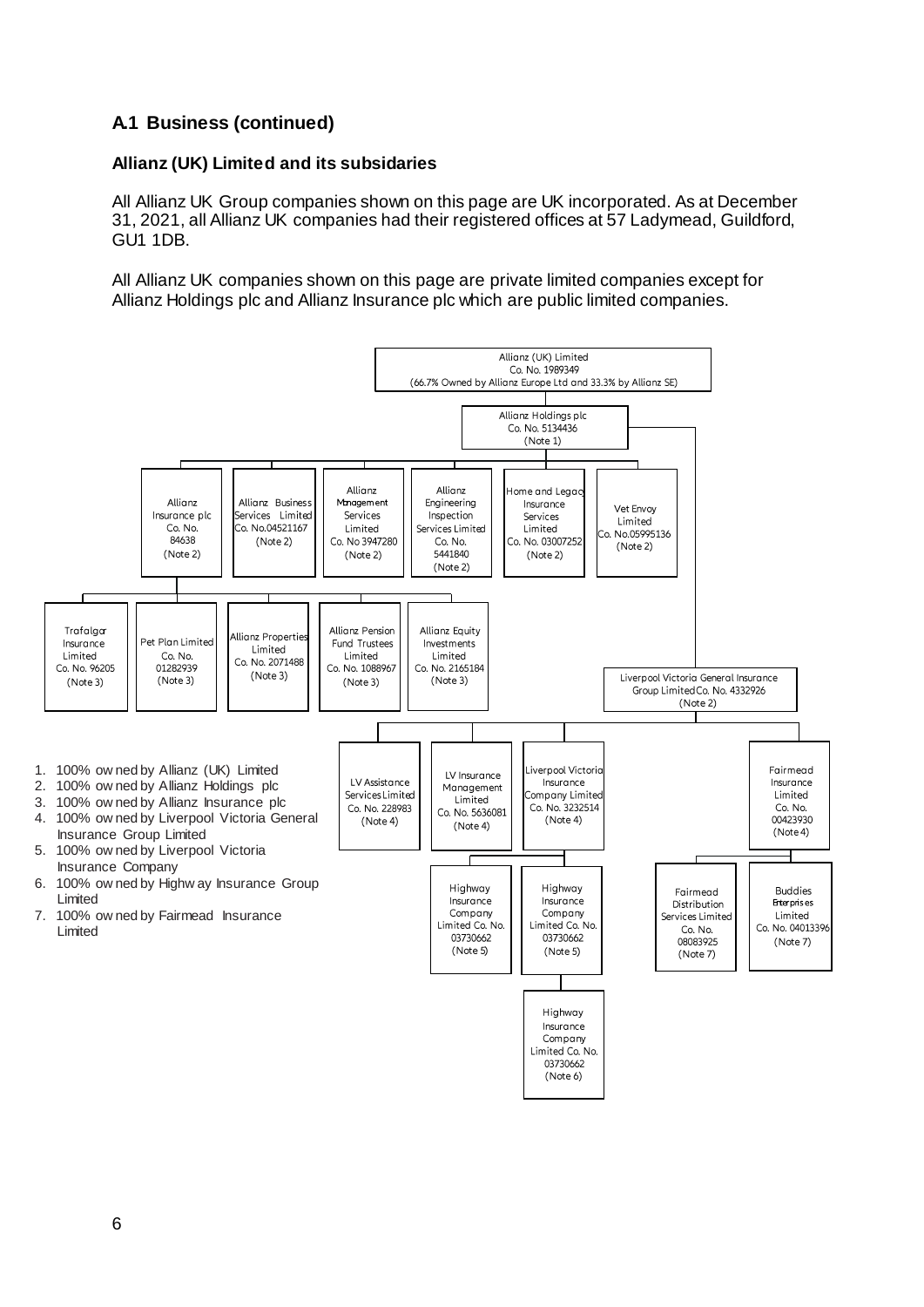### **A.2 Underwriting Performance**

During 2021, Trafalgar made a loss of £74k (2020: loss £430k) from underwriting activities. The loss for the year is primarily driven by claims payments made during the year as well as expenses associated with this activity.

#### **A.3 Investment Performance**

During 2021, Trafalgar made a profit of £9k (2020: £915k) from investment activities.

The Company no longer has any investments and instead retains cash to meet its insurance liabilities.

### **A.4 Performance of Other Activities**

There are no other activities to disclose.

#### **A.5 Other Information**

The Company's solvency ratio as at December 31, 2021 is 593% (2020: 658%).

The Company continues to assess the level of solvency against its risk appetite and has defined a number of contingency actions to be taken in the event that the solvency position comes under stress and needs addressing.

The Company continues to meet its solvency and capital requirements as required by regulation.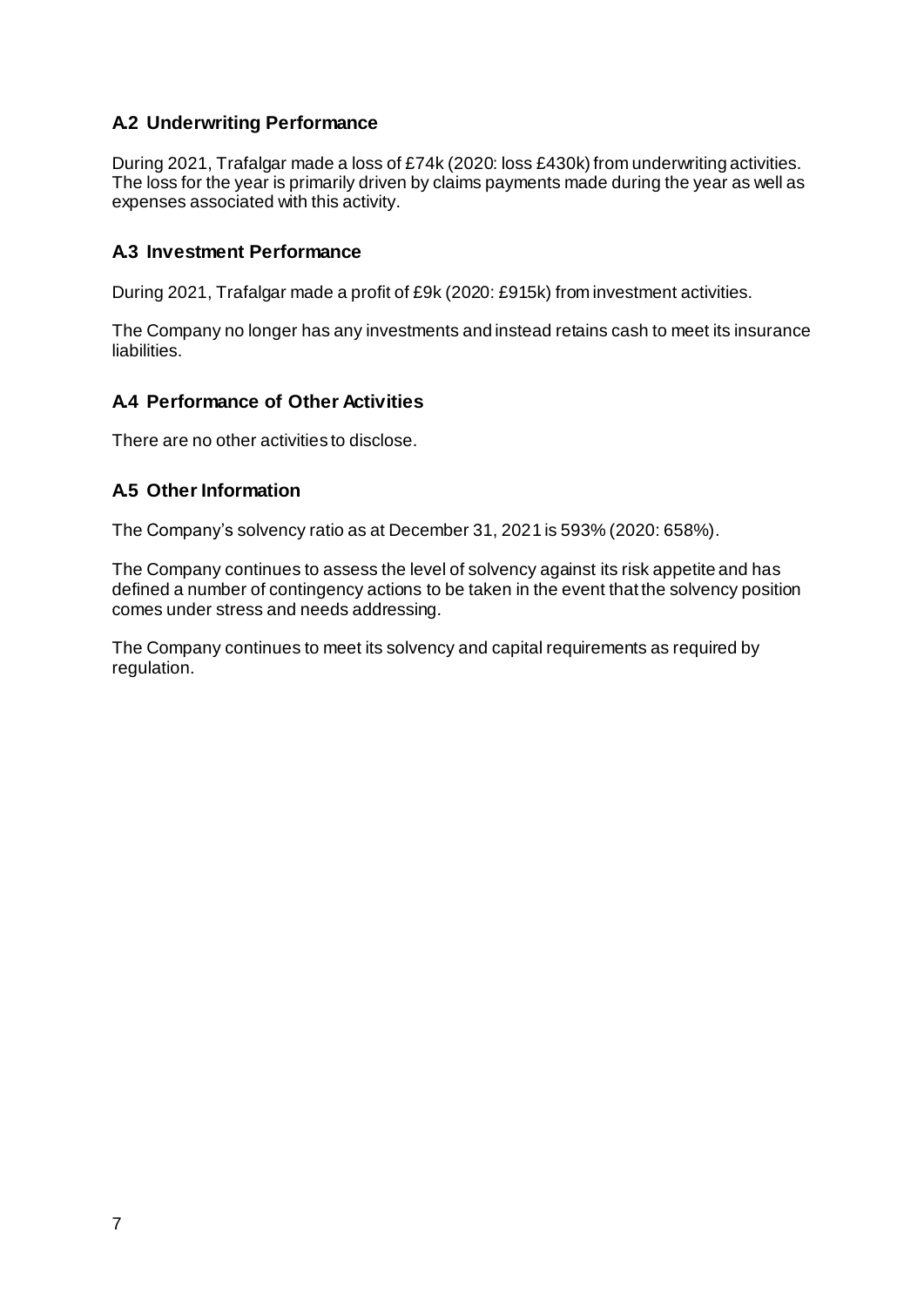## **B.System of Governance**

#### **B.1 General Information on System of Governance**

#### *The Board and its Committees*

As at December 31, 2021, the Board comprised of three Directors. The Board is responsible for deciding strategy and for ultimate oversight of the conduct and performance of Trafalgar. It is also responsible for external reporting.

The members of the Board of Trafalgar are: Fernley Dyson Simon McGinn Catherine Dixon (appointed with effect from December 1, 2021

Jon Dye was a director for most of the reporting period but resigned with effect from November 30, 2021.

The Company does not have its own committees of the Board. The Allianz Holdings plc board committees are instead responsible for their subject matter for all Companies in the Group including Trafalgar. Full details of the system of governance applicable to the Company are disclosed in the AZI SFCR.

The four key functions required by Solvency II are headed by direct reports of the Chief Executive Officer or the Chief Financial Officer and are provided by the respective holders of those functions for the Group. They are:

Risk Function: John Berry – Chief Risk Officer Internal Audit Function: Matthew Cox - Chief Audit Officer (with effect from September 6, 2021 replacing Andrew Gascoyne who left the role August 31, 2021) Compliance Function: Margo Young – Group Compliance Officer Actuarial Function: Philip Singh – Chief Actuarial Officer

#### **B.2 to B.6**

Within the AZI SFCR there are descriptions of the remuneration principles, fit and proper requirements and key function authority, operational independence and resource. These also apply to Trafalgar.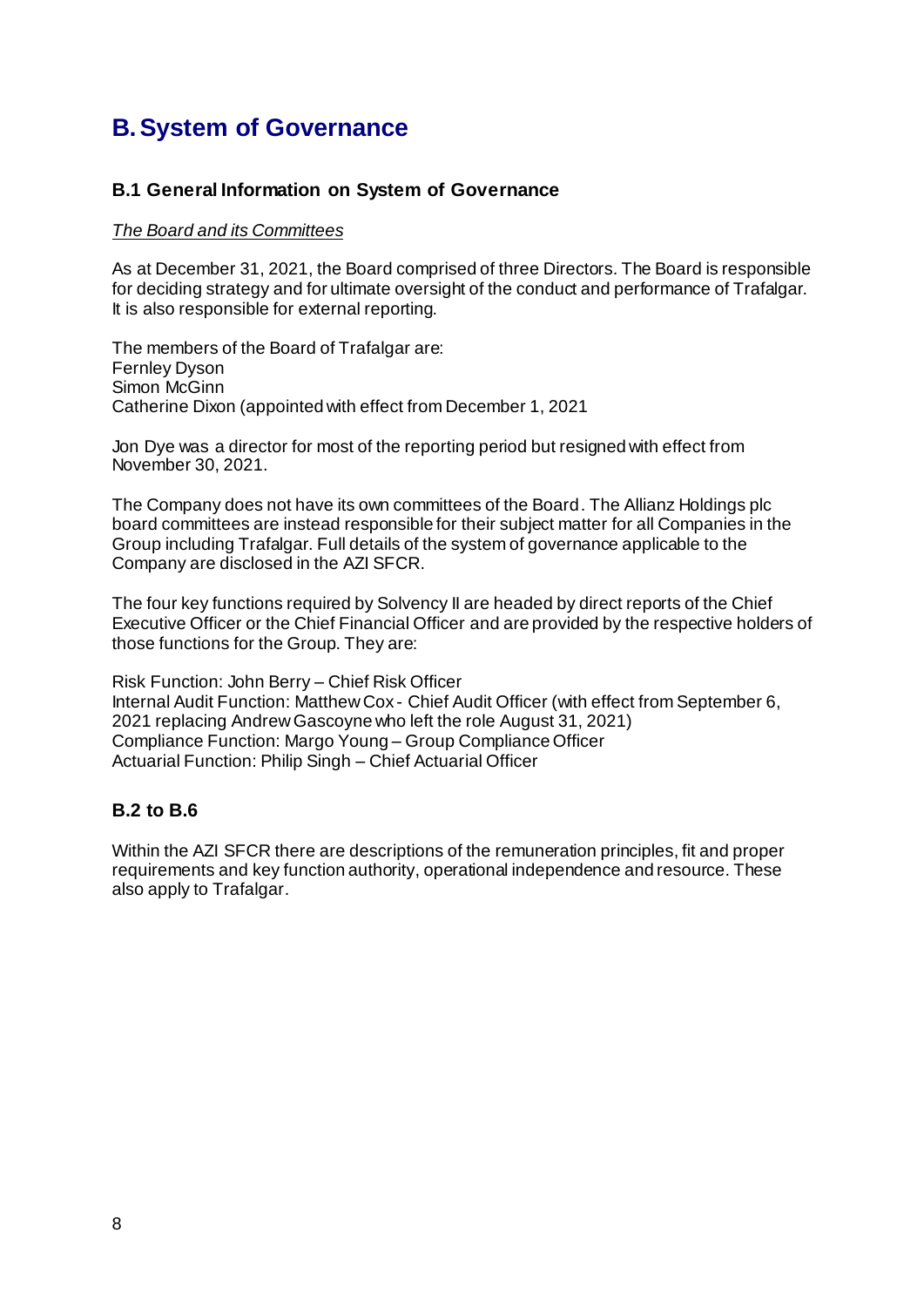### **B.7 Outsourcing**

The table below outlines the critical or important operational functions or activities that are outsourced, and the jurisdiction in which the service providers are located. Trafalgar does not outsource any of the four Solvency II key functions (Risk, Compliance, Actuarial and Internal Audit) outside of the Group. They are all provided as Management Services and outsourced to a fellow member of the Group.

| Activity outsourced                                  | Fellow<br>member<br>of the<br>Allianz<br><b>SE</b><br><b>Group</b> | Outsourcing<br>Provider's<br><b>Jurisdiction</b> |
|------------------------------------------------------|--------------------------------------------------------------------|--------------------------------------------------|
| Handling of runoff claims                            | v                                                                  | United Kingdom                                   |
| Management Services, including provision<br>of staff | v                                                                  | United Kingdom                                   |

#### **B.8 Any other Information**

The Group continuously monitors the effectiveness and adequacy of its System of Governance, including the effectiveness of specific functions, and believes them to be operating effectively. This assessment takes into account the nature, scale and complexity of the risks inherent in its business.

There has been no need for specific changes to the System of Governance as the result of the COVID-19 pandemic. This is because the System of Governance is designed to be robust to significant external events.

During the COVID-19 pandemic, there has been continued involvement and input from the Board, including from the non-executive directors. The Board has received regular updates describing the financial and operational impacts on the Company. Feedback has been provided on these topics to executive management.

The Risk function is responsible, among other things, for assessing risks and monitoring risk capital. This also includes the ongoing assessment of risks resulting from COVID-19.

In order to assess current developments, the Risk function has analysed the current and potential future impacts of the current pandemic.

Our ability to continue to meet our customers' needs has been supported by a move to the New Work Model, which includes increased flexibility for employees and the adoption of hybrid working. Operational risks associated with this move have been mitigated by the investments made by the Company in IT to support this home working. Further information on the monitoring of risks is provided within Section C.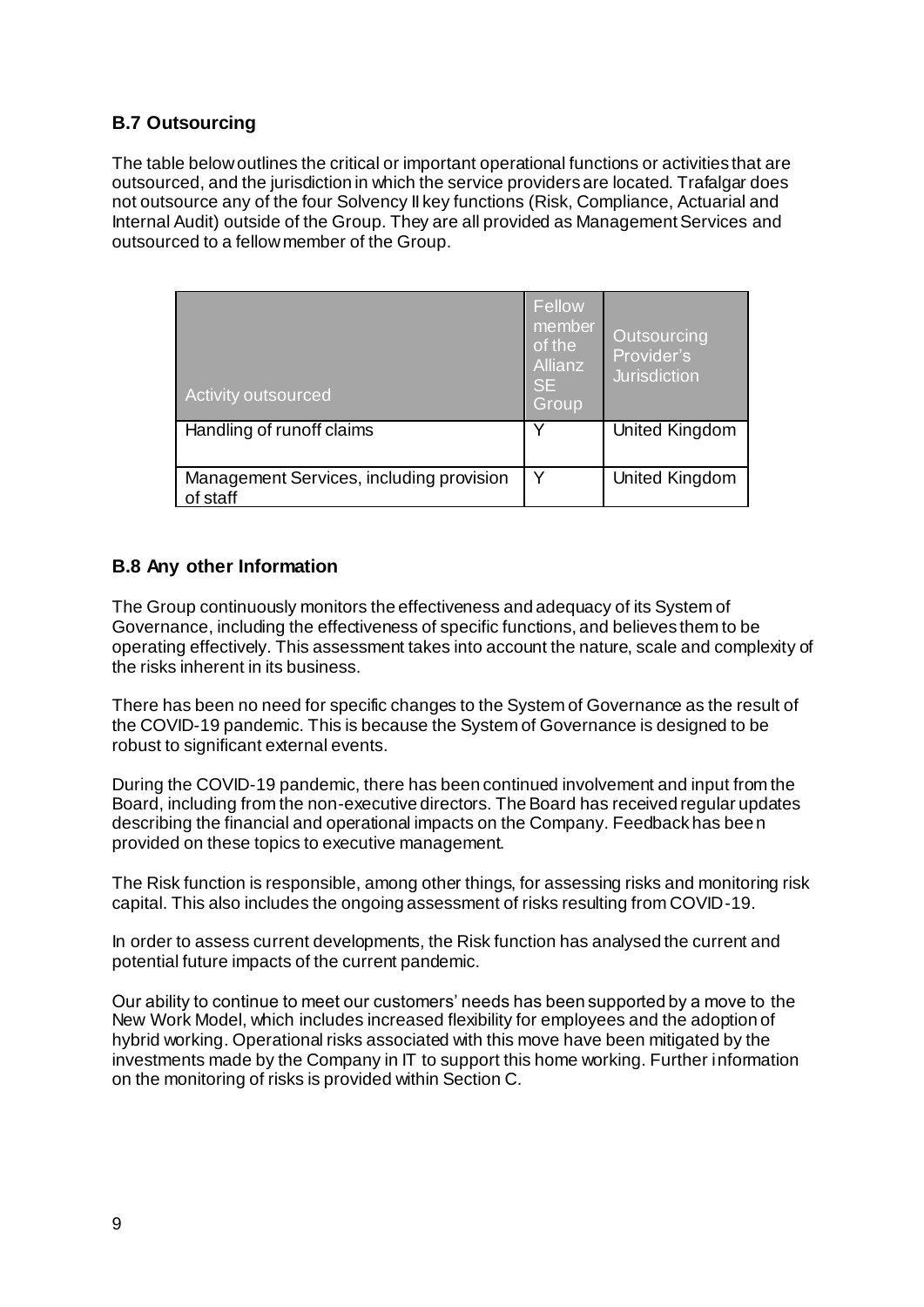## **C. Risk Profile**

Risk is measured and managed using a number of qualitative and quantitative tools. There have been no material changes to the measures used to assess risks during 2021.

Trafalgar has insured only non-life insurance risks which it ceased underwriting in 2006. As a result of its asset management activities to support its primary business activities it is also exposed to market and credit risks. Motor claims in run off are settled by Periodic Payment Orders ("PPO") which are exposed to life insurance risks, particularly longevity.

This section provides information on Trafalgar's overall risk profile followed by a description of each risk category in detail.

Trafalgar does not use special purpose vehicles to transfer risk. It is not exposed to risk from positions off its balance sheet.

#### **C.1 Underwriting Risk**

Underwriting risk consists of reserve risk and longevity risk.

#### *Reserve risk*

Trafalgar holds reserves for claims resulting from past events that have not yet been settled. If the claims reserves are not sufficient to cover claims to be settled in the future due to unexpected changes, losses would be incurred. Claims reserves could be under-estimated if, for example, more claims had occurred in the past than have been estimated.

Trafalgar monitors the development of reserves for insurance claims on a line of business level at least annually. There was no material change to reserve risk exposure during 2021.

There is a concentration of reserve risk because the outstanding reserves of Trafalgar relate to a very small number of claims. This concentration is managed by the Directors of Trafalgar, advised by their claims and actuarial advisors. The main mitigation factor in place is the presence of reinsurance, limiting the possible adverse development.

#### *Longevity risk*

Technical provisions held in respect of PPO claims are classified as annuities stemming from non-life insurance contracts and are also subject to longevity risk. The longevity risk from these technical provisions is assessed within the life underwriting risk module of the Standard Formula (in section E.2).

#### **C.2 Market risk**

The guiding principle for Trafalgar's investment risk management is the Prudent Person Principle (Article 132 of the Solvency II EU Directive).

Trafalgar meets the Prudent Person Principle by using the expertise of the Allianz Holdings plc Chief Investment Officer, who is supported by the global and specialist expertise of Allianz Investment Management. It also invests according to a Strategic Asset Allocation (SAA) which defines its long term investment strategy for the investment portfolio and ensures sufficient liquidity. Compliance with the SAA is monitored by the Risk function and by the Board Risk Committee with support from the Finance& Investment Committee.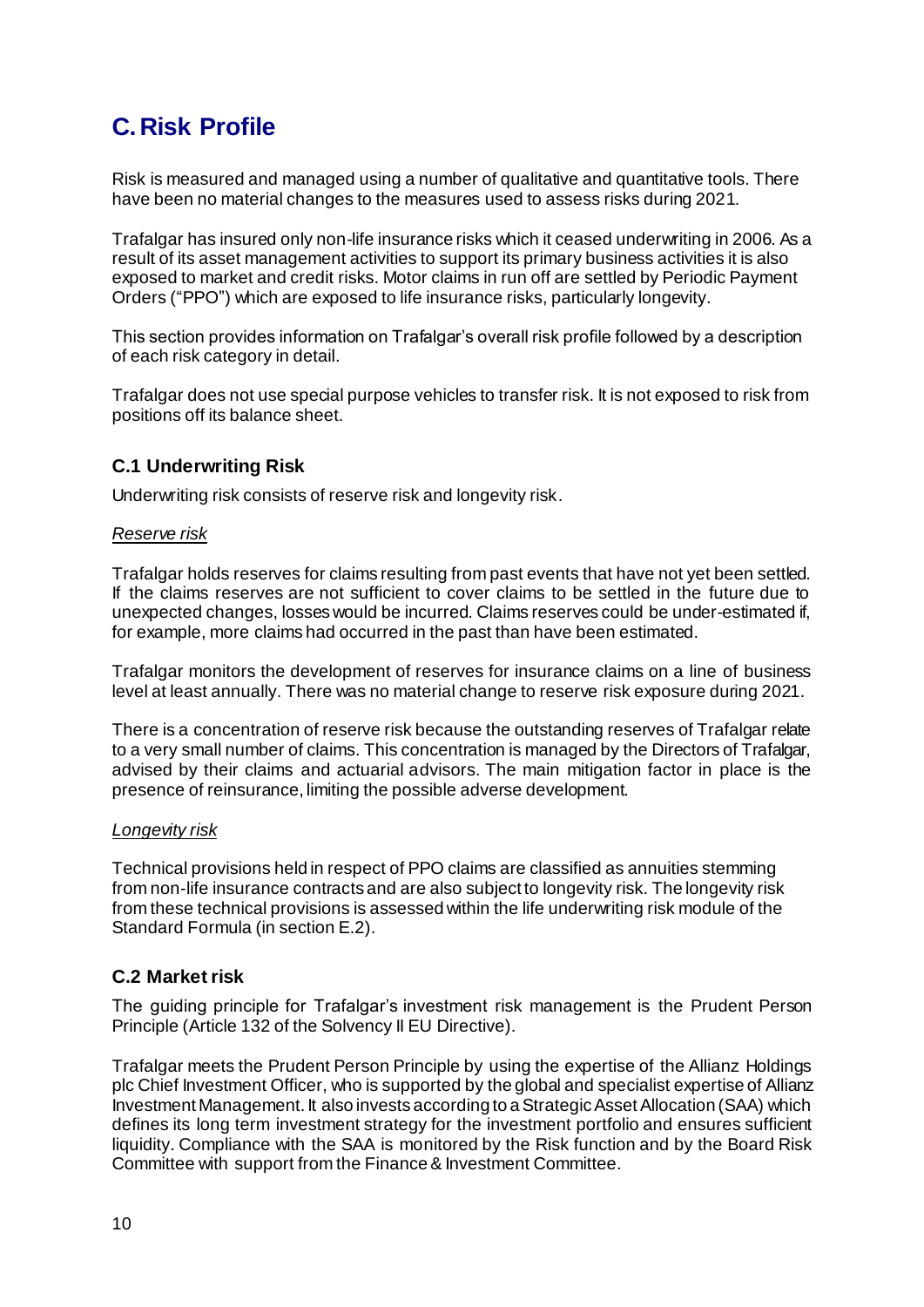### **C.2 Market risk (continued)**

Trafalgar assesses its market risk exposure via quantitative and qualitative processes carried out by the Investment and Risk functions, including regular dialogue between the functions and formal reporting to the Finance and Investment Committee and the Board Risk Committee.

Trafalgar has no material sensitivity to market risk. The Company does not use derivatives to seek or to hedge risk.

#### **C.3 Credit risk**

Trafalgar's credit risk exposure arises from its reinsurance counterparties and investment portfolio. Trafalgar has material concentration of credit risk with a fellow subsidiary of Allianz SE in respect of reinsurance and the investment in the cashpool. Each concentration is considered appropriate because of the financial strength of the counterparty.

#### **C.4 Liquidity risk**

Liquidity risk is the risk that requirements from current or future payment obligations cannot be met.

The Company has sufficient liquid assets to meet obligations as they fall due. The cashpool balance (disclosed within loans and mortgages) along with cash and cash equivalents are readily realisable.

#### **C.5 Operational risk**

Operational risk is the risk of direct or indirect loss arising from a wide variety of causes associated with the Company's processes, personnel, technology and infrastructure, or from external factors other than financial risks such as those arising from legal and regulatory requirements and generally accepted standards of corporate behaviour.

Trafalgar uses the processes and policies of the Group to manage its operational risk.

#### **C.6 Other material risks**

Trafalgar has no other material risks.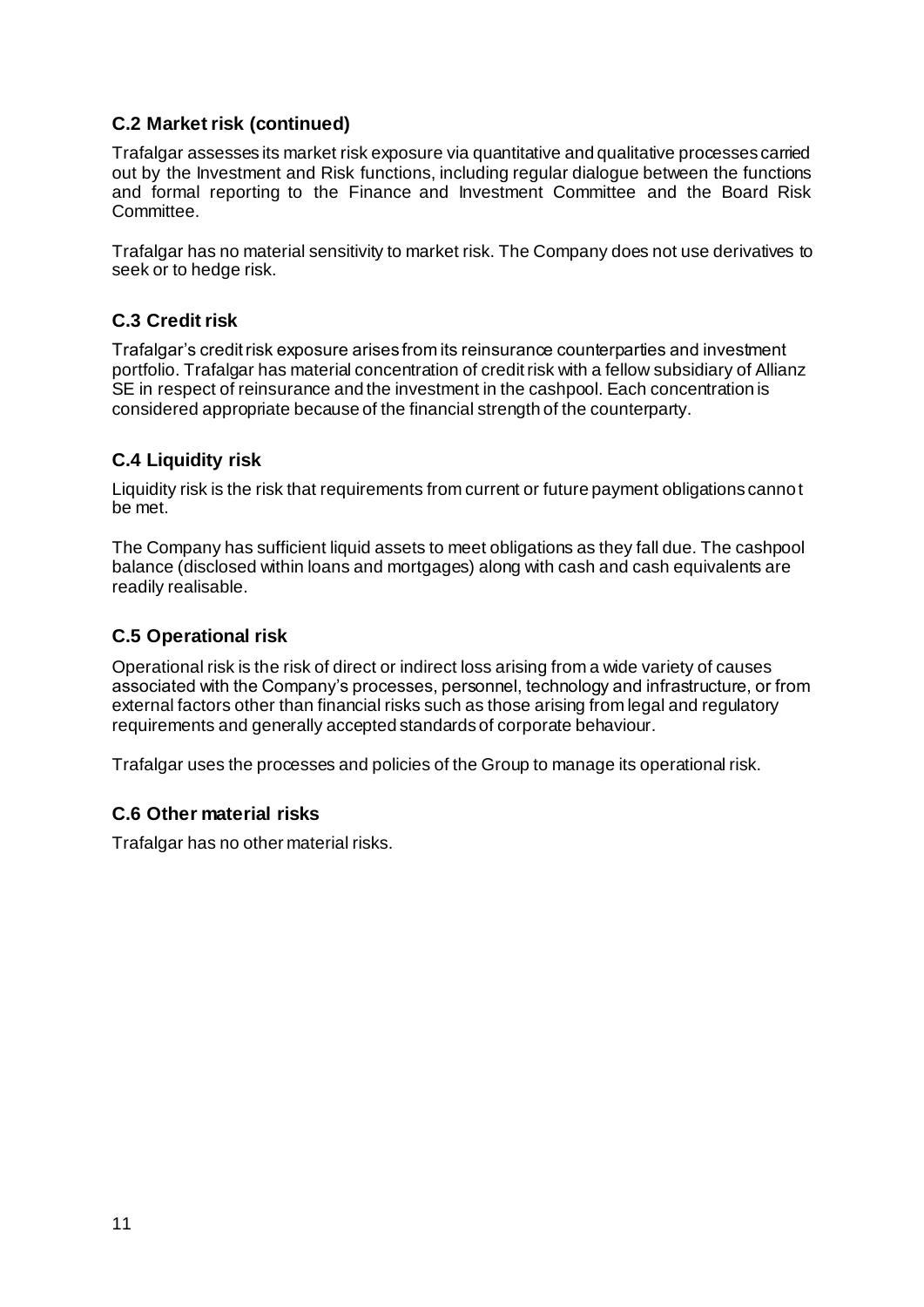## **D.Valuation for solvency purposes**

The scope of this section of the report is to represent the excess of assets over liabilities of Trafalgar valued according to the Solvency II Directive.

The recognition, measurement and valuation policies for IFRS reporting purposes applied by the Company are summarised in notes 1.4 and 2 within the Company's Annual Report and Financial Statements. This report summarises any differences to those valuation policies for solvency purposes.

The table belowshows the IFRS balance sheet as at December 31, 2021, and the key valuation and reclassification differences between that and the balance sheet used for solvency purposes, the Market Value Balance Sheet ("MVBS").

| (£000s)                                     | <b>IFRS</b><br>(£000s)   | <b>Reclassifications</b><br>(£000s) | <b>Valuation</b><br>differences<br>(£000s) | <b>MVBS</b><br>(£000s) |
|---------------------------------------------|--------------------------|-------------------------------------|--------------------------------------------|------------------------|
| <b>Assets</b>                               |                          |                                     |                                            |                        |
| Deferred tax assets                         | $\overline{\phantom{a}}$ |                                     | 144                                        | 144                    |
| Reinsurance recoverables                    | 7,284                    |                                     | (1,064)                                    | 6,220                  |
| Reinsurance receivables                     | 172                      |                                     |                                            | 172                    |
| Insurance and intermediaries<br>receivables | 12                       |                                     | -                                          | 12                     |
| Receivables (Trade, not insurance)          | 8,871                    | (8,690)                             | 26                                         | 207                    |
| Loans and mortgages                         |                          | 8,690                               |                                            | 8,690                  |
| Cash and cash equivalents                   | 54                       |                                     | $\overline{\phantom{a}}$                   | 54                     |
| <b>Total Assets</b>                         | 16,393                   | ۰                                   | (894)                                      | 15,499                 |
|                                             |                          |                                     |                                            |                        |
| <b>Liabilities</b>                          |                          |                                     |                                            |                        |
| <b>Technical provisions</b>                 |                          |                                     |                                            |                        |
| Best estimate- non life                     | 5                        |                                     | $\qquad \qquad \blacksquare$               | 5                      |
| Best estimate-life                          | 8,297                    |                                     | (1, 103)                                   | 7,194                  |
| Risk margin-life                            | -                        |                                     | 625                                        | 625                    |
| Other liabilities                           | 245                      | -                                   |                                            | 245                    |
| <b>Total Liabilities</b>                    | 8,547                    |                                     | (478)                                      | 8,069                  |
|                                             |                          |                                     |                                            |                        |
| <b>Excess of Assets over Liabilities</b>    | 7,846                    |                                     | (416)                                      | 7,430                  |

There were no changes made to the recognition and valuation bases used or of the methodology for estimations during the reporting period.

### **D.1 Assets**

Receivables are measured at nominal value with an adjustment for a provision for bad or doubtful debts under IFRS and MVBS, unless the market value deviates materially from the adjusted nominal value. In that case, the market value is used in the MVBS.

For the following classes of asset there is no material difference in valuation between the MVBS and the IFRS accounts: cash and cash equivalents and other liabilities. Full details of the valuation methodology used are disclosed in the 2021 Annual Report and Financial Statements referred to above in the introduction to this section.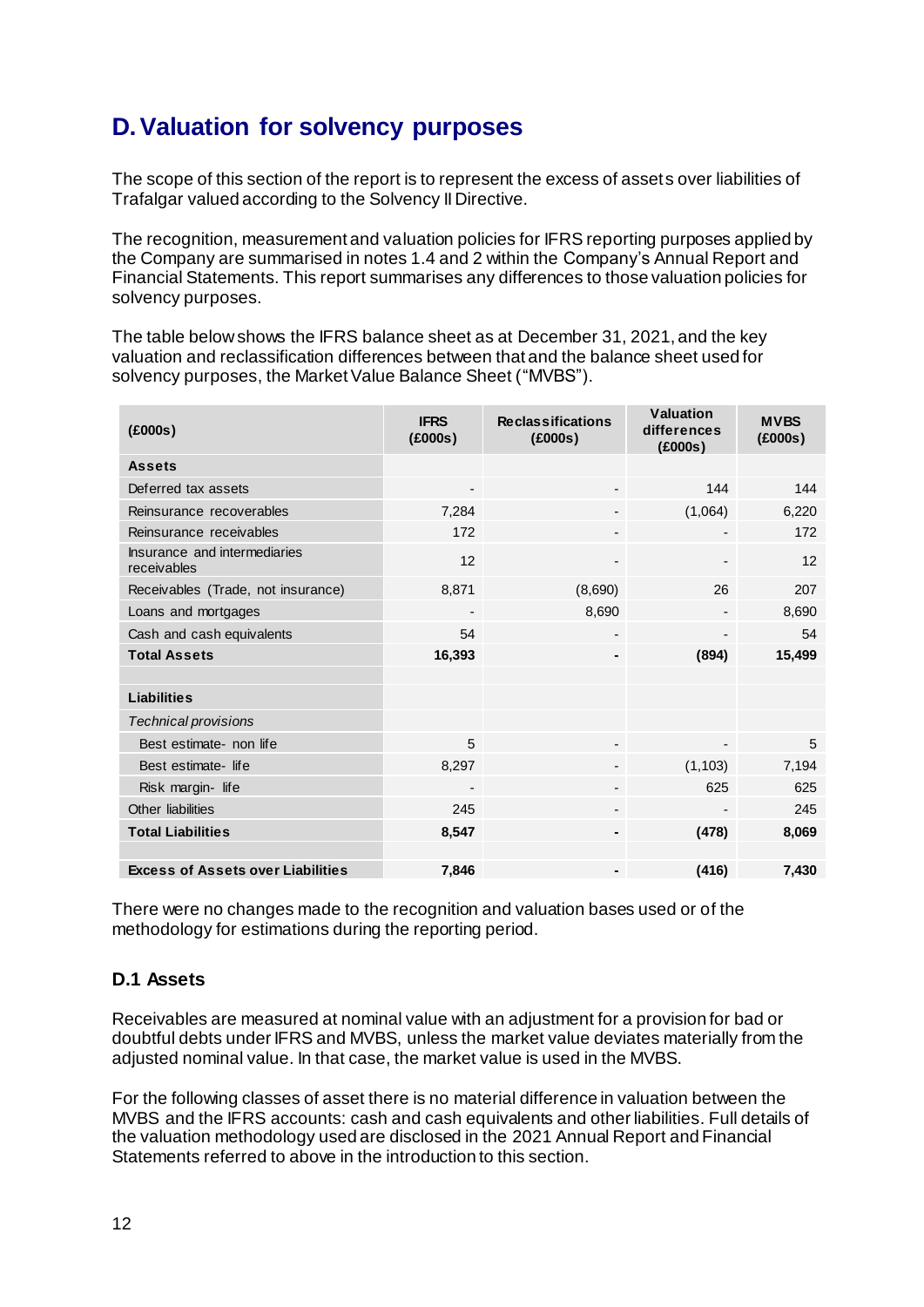## **D.1 Assets (continued)**

#### *Deferred Taxes*

Deferred taxes, except deferred tax assets arising from the carry forward of unused tax losses, are valued on the basis of the difference between the values ascribed to assets and liabilities recognised and valued in accordance with the Solvency II Directive, and the values ascribed to assets and liabilities as recognised and valued for tax purposes. The valuation difference relating to deferred taxes mainly results from differences in technical provisions and reinsurance recoverables for Solvency II.

Temporary differences between the Solvency II value of the assets and liabilities and their corresponding tax base as defined in IAS 12 are assessed, and any deferred tax asset or liability is adjusted or set up as required. The methods used to value deferred tax assets and/or liabilities under IAS 12 are disclosed in note 1.4 of the Company's 2021 Annual Report and Financial Statements referred to above in the introduction to this section.

The tax rates used in the calculation are the applicable UK tax rates. Deferred tax is calculated at the rate that was in force on the reporting date.

The Solvency II to IFRS valuation differences, their applicable tax rate and deferred tax impact are outlined in the table below.

|                                    | <b>Valuation</b><br>differences<br>before<br>deferred tax<br>(£000s) | Tax rate<br>applied | Deferred tax<br>im pact<br>(£000s) | <b>Differences</b><br>between<br><b>IFRS and SII</b><br>(£000s) |
|------------------------------------|----------------------------------------------------------------------|---------------------|------------------------------------|-----------------------------------------------------------------|
| Reinsurance recoverables           | (1,063)                                                              | 25%                 | (266)                              | (797)                                                           |
| Best estimate-life                 | (1, 102)                                                             | 25%                 | (276)                              | (827)                                                           |
| Risk margin-life                   | 625                                                                  | 25%                 | 156                                | 469                                                             |
| Receivables (Trade, not insurance) | 26                                                                   | 25%                 | $\overline{7}$                     | 20                                                              |
| <b>Total</b>                       | (1, 514)                                                             |                     | (379)                              | (1, 135)                                                        |

### **D.2 Technical Provisions**

#### *Basis*

Technical provisions are calculated in respect of all insurance obligations to policyholders.

The value of the technical provisions corresponds to the current amount required to transfer insurance obligations immediately to another insurance entity.

The technical provisions consist of the claims provision, premium provision and risk margin, these elements are calculated separately. Together the claims provision and the premium provision constitute the Best Estimate Liabilities ("BEL").

#### *Methods and assumptions*

The calculation of the BEL is based on up-to-date and credible information and realistic assumptions and is performed using relevant actuarial and statistical methods.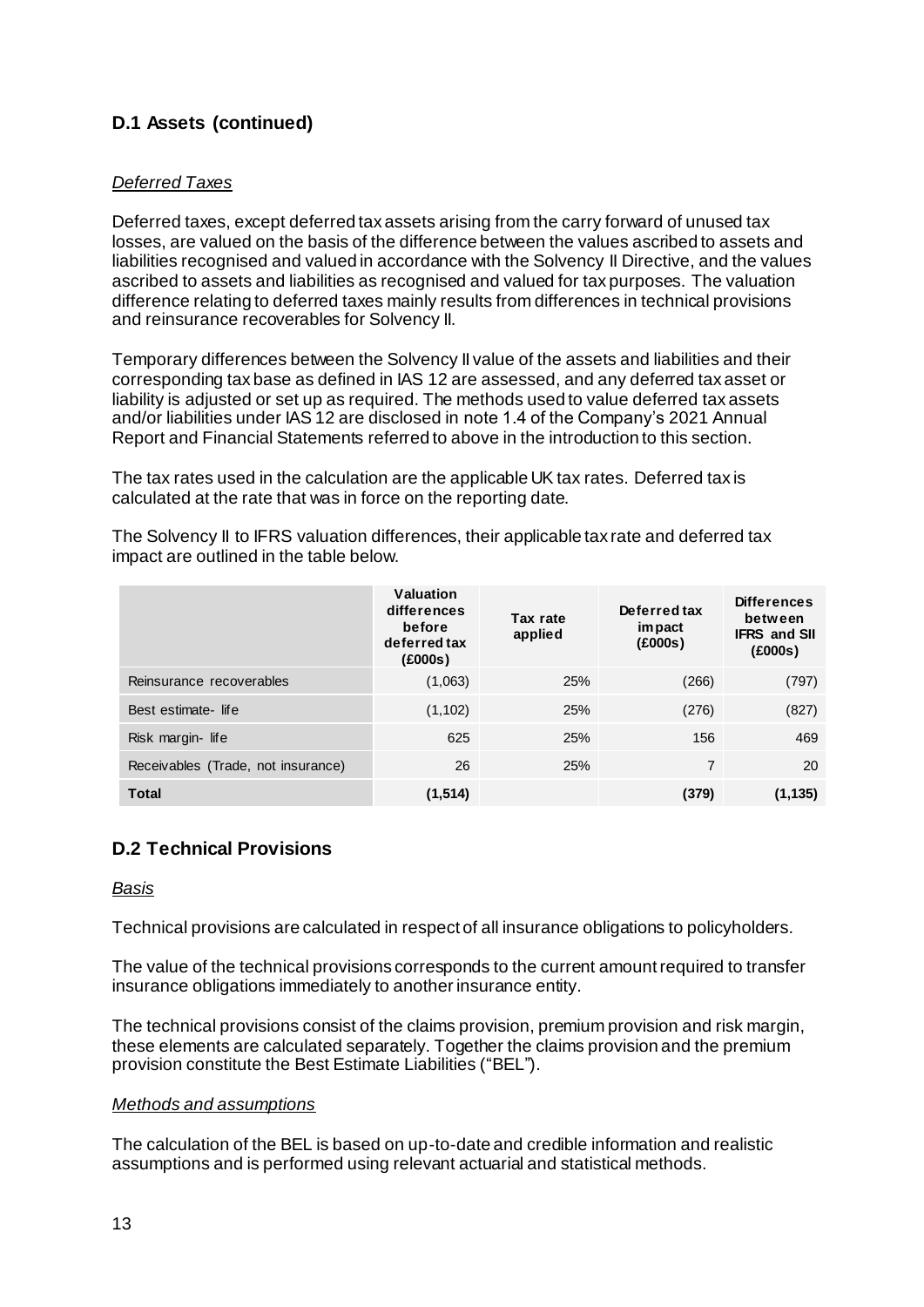## **D.2 Technical Provisions (continued)**

The claims provision is based on the IFRS claims provision, with the addition of an allowance for future investment management expenses. A payment pattern is applied to each element of the claims provisions to obtain future cash flows, which are discounted to reflect the time value of money in line with Solvency II requirements.

The risk margin is calculated by determining the cost of providing an amount of eligible own funds equal to the SCR necessary to support the insurance obligations over their lifetime.

Our approach to estimating future SCRs is based on the current SCR as a proportion of best estimate provisions, adjusted to reflect the increased levels of risk held in the claims reserves over time. It uses ratios to assess premium risk and reserve risk capital throughout the runoff period, and grossing up factors to scale up for other risks. The cost of capital rate used in the calculation of the risk margin is set by regulation to be 6%.

The table below shows technical provisions both gross and net of reinsurance by Solvency II line of business.

|                                                                                                                                                              |                                   | <b>Gross (£000s)</b>               |                              |                                                     |                                   | <b>Net (£000s)</b>          |                              |                                                     |
|--------------------------------------------------------------------------------------------------------------------------------------------------------------|-----------------------------------|------------------------------------|------------------------------|-----------------------------------------------------|-----------------------------------|-----------------------------|------------------------------|-----------------------------------------------------|
| SII line of<br><b>business</b>                                                                                                                               | <b>Claims</b><br><b>Provision</b> | <b>Premium</b><br><b>Provision</b> | <b>Risk</b><br><b>Margin</b> | <b>SII</b><br><b>Technical</b><br><b>Provisions</b> | <b>Claims</b><br><b>Provision</b> | Premium<br><b>Provision</b> | <b>Risk</b><br><b>Margin</b> | <b>SII</b><br><b>Technical</b><br><b>Provisions</b> |
| Non-proportional<br>marine, aviation<br>and transport<br>reinsurance                                                                                         | 5                                 |                                    | $\overline{\phantom{a}}$     | 5                                                   | 5                                 |                             | $\overline{\phantom{a}}$     | 5                                                   |
| Annuities<br>stemming from<br>non-life insurance<br>contracts and<br>relating to<br>insurance<br>obligation other<br>than health<br>insurance<br>obligations | 7,194                             | $\overline{\phantom{a}}$           | 626                          | 7,820                                               | 974                               |                             | 626                          | 1,599                                               |
| <b>Total</b>                                                                                                                                                 | 7,199                             | ۰.                                 | 626                          | 7,825                                               | 979                               |                             | 626                          | 1,605                                               |

The Solvency II basis has inherent uncertainty around the discount benefit arising from future movements in the yield curve and payment patterns. Other than discounting, the assumptions that have the greatest effect on the movement of provisions are those that affect the expected level of claims. These can come from a number of sources, including, but not limited to:

- longevity of annuity claimants being different from that expected;
- future inflation rates in paying annuities being different from those expected;
- future inflation rates increasing net retention under reinsurance indexation clauses;
- claims reporting patterns being different from those expected;
- claims handling costs being different from those expected.

No matching adjustment or volatility adjustment is applied to the risk free yield curve used to discount the technical provisions. No transitional arrangements are applied.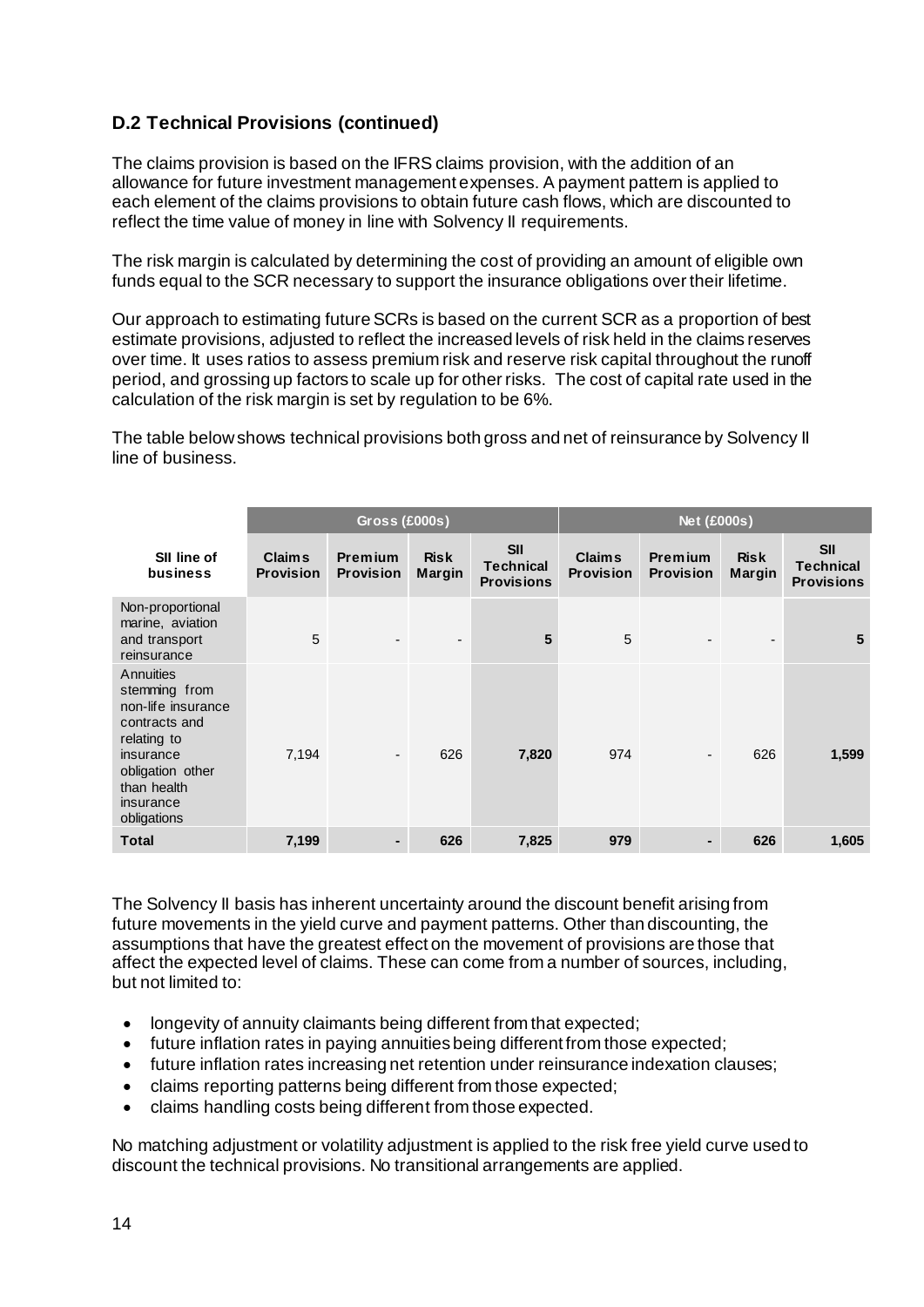### **D.2 Technical Provisions (continued)**

#### *Reinsurance recoverables*

Reinsurance recoverables are calculated for the claims provision based on the reinsurance in place.

#### *Material changes in assumptions*

Assumptions are subject to a regular review cycle with the period between reviews chosen to reflect the materiality of the assumption.

The assumed inflation for PPO claims has been changed to a flat 3% driving an increase in the Claims Provision, and a smaller increase in the Risk Margin. Previously the assumed inflation varied by year, equal to 3% at year one, and gradually moved to the risk free yield curve plus 1.5% from year ten onwards.

#### *Simplifications*

The calculation of the technical provisions is carried out using materially appropriate, complete and correct data and using valuation methods which are appropriate to the nature and complexity of the insurance technical risks. Their limitations are identified and understood. Selection of the appropriate method is based on expert judgement, considering the quality, quantity and reliability of the available data and analysis of all important characteristics of the business.

The method used to calculate the Risk Margin is defined by Solvency II regulation as a simplification.

### **D.3 Other Liabilities**

There is no material difference in valuation methodology for any other class of liability. Full details of the valuation methodology used are disclosed in the Company's Annual Report and Financial Statements referred to above in the introduction to this section.

#### **D.4 Alternative Methods of Valuation**

No alternative valuation methods are used.

#### **D.5 Any other Information**

There is no other material information on the valuation of assets or liabilities.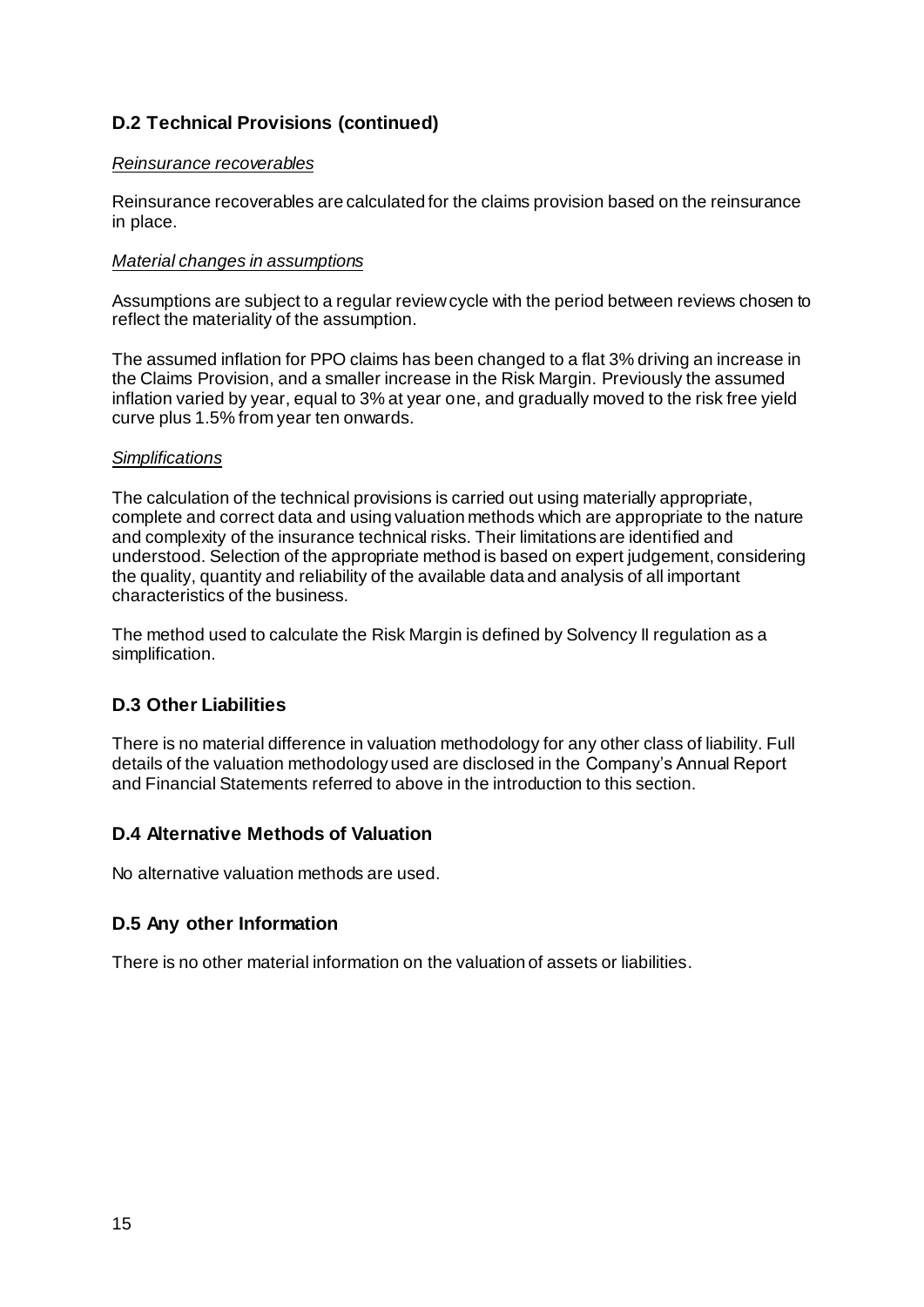# **E. Capital Management**

### **E.1. Own Funds**

The core objective of the Company's management of capital is to ensure, as far as possible, a solvent runoff of liabilities in line with risk appetite.

The Group maintains a formal capital management policy, and capital management planning is embedded within the main planning process, with a time horizon of three years. Capital management protects the Company's Own Funds base in line with the Company's risk strategy and appetite.

The core element of the approach to capital management is the approval by the Trafalgar Board of any dividends or requests for additional capital. This approval is subject to maintaining an adequate buffer over the SCR/MCR.

The current liquidity plan and solvency projections reflect all planned changes in Own Funds for the next 3 years.

There were no material changes over the reporting period with regards to objectives, policies and processes employed by Trafalgar for managing its Own Funds.

The table below shows the breakdown of the Own Funds by Tier, and the SCR and MCR coverage.

|                                          | 2021<br>(£000s) | 2020<br>(£000s) |
|------------------------------------------|-----------------|-----------------|
| Tier 1                                   |                 |                 |
| Ordinary shares                          | 6,000           | 6,000           |
| <b>Reconciliation reserve</b>            | 1,285           | 1,454           |
| <b>Total Tier 1</b>                      | 7,285           | 7,454           |
|                                          |                 |                 |
| Tier 3                                   |                 |                 |
| Net deferred tax assets                  | 144             | 89              |
| <b>Total Tier 3</b>                      | 144             | 89              |
|                                          |                 |                 |
| Total eligible own finds to meet the SCR | 7,429           | 7,543           |
|                                          |                 |                 |
| SCR (see below)                          | 1,253           | 1,145           |
|                                          |                 |                 |
| <b>SCR coverage ratio</b>                | 593%            | 658%            |
|                                          |                 |                 |
| Total eligible own finds to meet the MCR | 7,285           | 7,454           |
|                                          |                 |                 |
| MCR (see below)                          | 3,126           | 3,338           |
|                                          |                 |                 |
| <b>MCR coverage ratio</b>                | 233%            | 223%            |

Only Tier 1 and Tier 2 funds are eligible to meet the MCR so Tier 3 funds have been excluded from the MCR coverage ratio. No Own Fund items for Trafalgar rely on transitional measures for their inclusion in Tier 1. There are no restrictions on the availability of Own Funds to support the SCR and MCR, and no matching adjustment portfolio exists. The Company has no subordinated debt, or ancillary Own Fund items.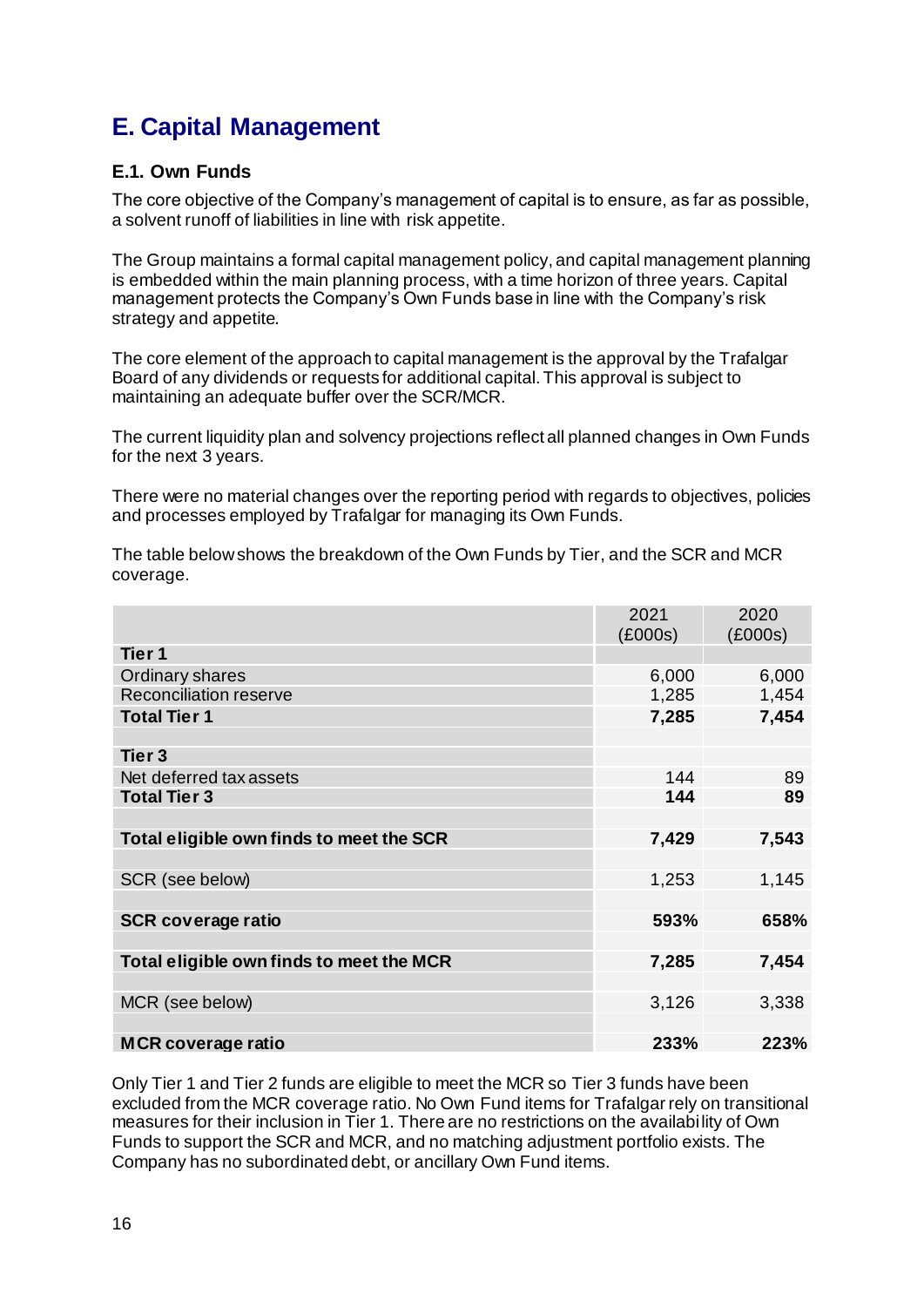## **E.1. Own Funds (continued)**

The reconciliation reserve is made up of retained earnings and reconciliation adjustments from IFRS to Solvency II balance sheet only.

### **E.2. Solvency Capital Requirement & Minimum Capital Requirement**

Trafalgar uses the Standard Formula to calculate its SCR. The SCR at December 31, 2021 amounts to £1,253k and the MCR amounts to £3,126k (being equal to the minimum requirement of €3.7m set by Solvency II converted at the exchange rate mandated by the PRA). A split of the SCR by the different risk modules is shown in the following table.

| <b>Risk Category</b>            | 2021<br>(£000s) | 2020<br>(£000s) | <b>Movement</b><br>(£000s) |
|---------------------------------|-----------------|-----------------|----------------------------|
| <b>Market risk</b>              |                 |                 |                            |
| Interest rate risk              | 55              | 19              | 36                         |
| <b>Concentration risk</b>       | 1,012           | 1,034           | 9220                       |
| <b>Counterparty risk</b>        | 449             | 166             | 283                        |
| <b>Premium and reserve risk</b> | 3               | 3               |                            |
| Longevity risk                  | 43              | 82              | (39)                       |
| <b>Operational risk</b>         | 32              | 32              |                            |
| Sum of standalone risks         | 1,594           | 1,336           | 142                        |
| <b>Diversification benefit</b>  | (341)           | (190)           | 97                         |
| <b>SCR</b>                      | 1,253           | 1,145           | 108                        |

The calculation of the MCR follows the methodology described in the Solvency II regulation. It uses the SCR as an input parameter for determining the possible range for the MCR, as well as the standard set of inputs required by the formula-based calculation.

The total diversified SCR has increased by £108k over the reporting period.

### **E.3 Use of various options in the Standard Formula calculation**

Simplifications, undertaking-specific parameters and the duration-based equity risk submodule are not used.

#### **E.4 Differences between the standard formula and any internal model used**

No internal model is used by the firm.

#### **E.5 Non-compliance with the Minimum Capital Requirement and noncompliance with the Solvency Capital Requirement**

Trafalgar has complied continuously with the MCR and the SCR.

#### **E.6 Any other information**

All important information regarding the capital management of the undertaking is addressed in the above sections.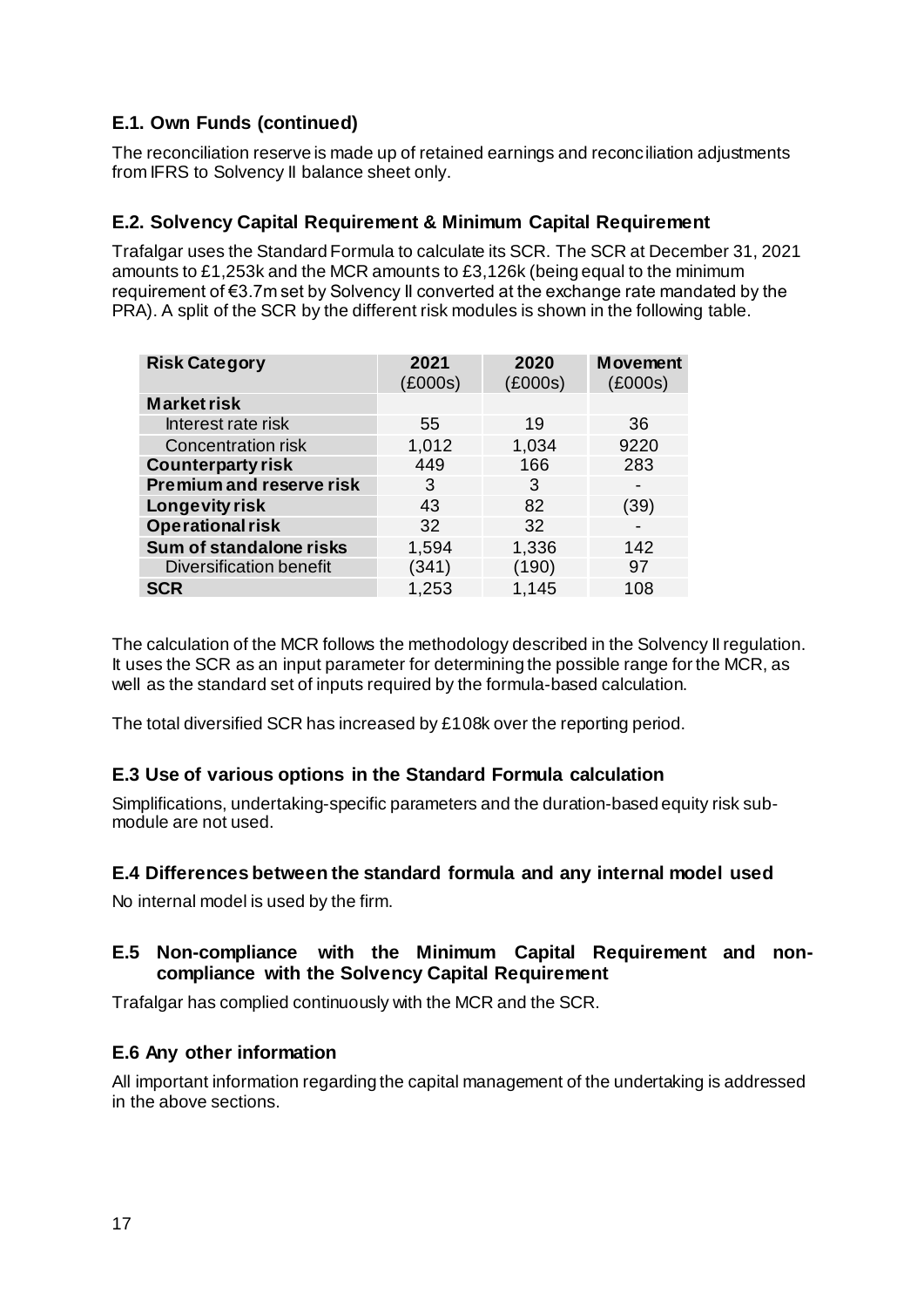## Statement of Directors' responsibilities

We acknowledge our responsibility for preparing the SFCR in all material respects in accordance with the PRA Rules and the Solvency II Regulations.

We are satisfied that:

a) throughout the financial year in question, the insurer has complied in all material respects with the requirements of the PRA Rules and the Solvency II Regulations as applicable to the insurer; and

b) it is reasonable to believe that the insurer has continued so to comply subsequently and will continue so to comply in future.

By order of the Board Fernley Dyson **Director** Trafalgar Insurance Limited Registered Number: 96205

April 8, 2022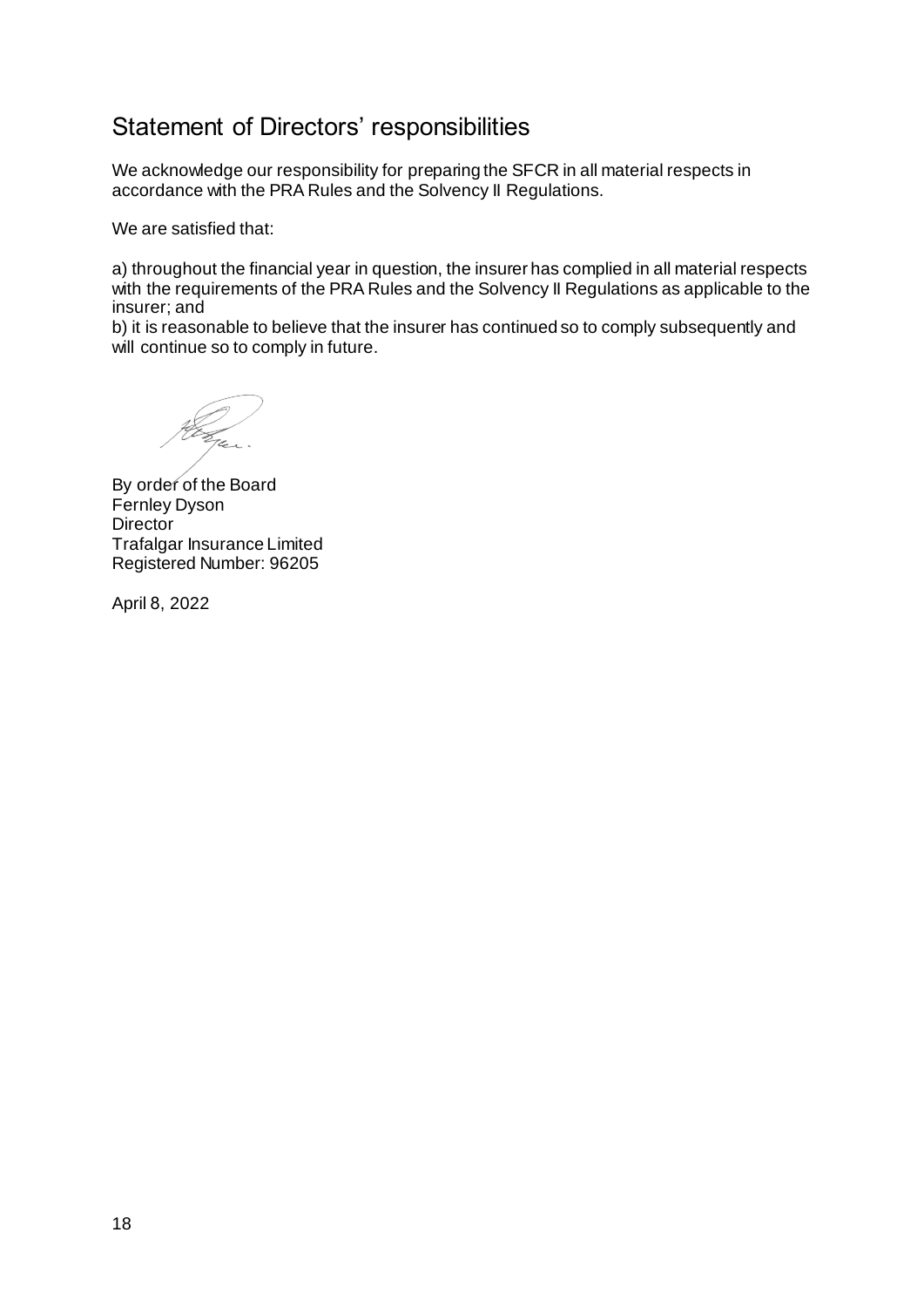Balance sheet Balance sheet

|                                                                                                                         |                              | Solvency II value        |
|-------------------------------------------------------------------------------------------------------------------------|------------------------------|--------------------------|
|                                                                                                                         |                              | C0010                    |
| Assets<br>Intangible assets                                                                                             | <b>R0030</b>                 |                          |
| Deferred tax assets                                                                                                     | R0040                        | 144                      |
| Pension benefit surplus                                                                                                 | <b>RO050</b>                 |                          |
| Property, plant & equipment held for own use                                                                            | <b>RO060</b>                 |                          |
| Investments (other than assets held for index-linked and unit-linked contracts)                                         | <b>ROO70</b>                 | d                        |
| Property (other than for own use)                                                                                       | <b>RO080</b>                 |                          |
| Holdings in related undertakings, including participations                                                              | R0090                        |                          |
| Equities                                                                                                                | R0100                        | $\overline{\phantom{a}}$ |
| Equities - listed<br>Equities - unlisted                                                                                | R0110<br>R0120               |                          |
| <b>Bonds</b>                                                                                                            | R0130                        | d                        |
| Government Bonds                                                                                                        | R0140                        | ¢                        |
| Corporate Bonds                                                                                                         | R0150                        | ¢                        |
| Structured notes<br>Collateralised securities                                                                           | R0160<br>R0170               |                          |
| Collective Investments Undertakings                                                                                     | R0180                        |                          |
| Derivatives                                                                                                             | R0190                        |                          |
| Deposits other than cash equivalents                                                                                    | <b>R0200</b>                 |                          |
| Other investments<br>Assets held for index-linked and unit-linked contracts                                             | R0210<br>R0220               | $\overline{c}$           |
| Loans and mortgages                                                                                                     | R0230                        | 8,690                    |
| Loans on policies                                                                                                       | R0240                        |                          |
| Loans and mortgages to individuals                                                                                      | <b>R0250</b>                 |                          |
| Other loans and mortgages                                                                                               | R0260                        | 8,690                    |
| Reinsurance recoverables from:                                                                                          | R0270<br>R0280               | 6,220<br>¢               |
| Non-life and health similar to non-life<br>Non-life excluding health                                                    | R0290                        |                          |
| Health similar to non-life                                                                                              | <b>RO300</b>                 |                          |
| Life and health similar to life, excluding health and index-linked and unit-linked                                      | R0310                        | 6,220                    |
| Health similar to life                                                                                                  | R0320                        |                          |
| Life excluding health and index-linked and unit-linked<br>Life index-linked and unit-linked                             | R0330<br>R0340               | 6,220                    |
| Deposits to cedants                                                                                                     | <b>R0350</b>                 |                          |
| Insurance and intermediaries receivables                                                                                | R0360                        | 12                       |
| Reinsurance receivables                                                                                                 | R0370                        | 172                      |
| Receivables (trade, not insurance)                                                                                      | R0380                        | 207                      |
| Own shares (held directly)<br>Amounts due in respect of own fund items or initial fund called up but not yet paid in    | <b>R0390</b><br>R0400        |                          |
| Cash and cash equivalents                                                                                               | R0410                        | 54                       |
| Any other assets, not elsewhere shown<br>j                                                                              | R0420                        |                          |
| <b>Total assets</b><br>Liabilities                                                                                      | <b>RO500</b>                 | 15,499                   |
| Technical provisions - non-life                                                                                         | <b>R0510</b>                 | s                        |
| Technical provisions - non-life (excluding health)                                                                      | <b>R0520</b>                 | 5                        |
| TP calculated as a whole                                                                                                | <b>R0530</b>                 |                          |
| <b>Best Estimate</b>                                                                                                    | <b>R0540</b>                 | ś                        |
| Risk margin<br>Technical provisions - health (similar to non-life)                                                      | <b>R0550</b><br><b>R0560</b> | d<br>d                   |
| TP calculated as a whole                                                                                                | <b>ROS70</b>                 |                          |
| <b>Best Estimate</b>                                                                                                    | <b>R0580</b>                 |                          |
| Risk margin                                                                                                             | <b>R0590</b>                 |                          |
| Technical provisions - life (excluding index-linked and unit-linked)<br>Technical provisions - health (similar to life) | <b>R0600</b><br>R0610        | 7,820<br>C               |
| TP calculated as a whole                                                                                                | <b>RO620</b>                 |                          |
| <b>Best Estimate</b>                                                                                                    | R0630                        |                          |
| Risk margin                                                                                                             | R0640                        |                          |
| Technical provisions - life (excluding health and index-linked and unit-linked)                                         | <b>R0650</b>                 | 7,820                    |
| TP calculated as a whole<br><b>Best Estimate</b>                                                                        | R0660<br><b>RO670</b>        | 7.194                    |
| Risk margin                                                                                                             | <b>R0680</b>                 | 625                      |
| Technical provisions - index-linked and unit-linked                                                                     | <b>R0690</b>                 | $\mathfrak c$            |
| TP calculated as a whole                                                                                                | <b>R0700</b>                 |                          |
| <b>Best Estimate</b>                                                                                                    | R0710<br><b>RO720</b>        |                          |
| Risk margin<br>Contingent liabilities                                                                                   | R0740                        |                          |
| Provisions other than technical provisions                                                                              | <b>R0750</b>                 |                          |
| Pension benefit obligations                                                                                             | <b>R0760</b>                 |                          |
| Deposits from reinsurers                                                                                                | R0770                        |                          |
| Deferred tax liabilities<br>Derivatives                                                                                 | <b>R0780</b><br><b>R0790</b> |                          |
| f<br>Debts owed to credit institutions                                                                                  | ROBOO                        |                          |
| Financial liabilities other than debts owed to credit institutions                                                      | <b>R0810</b>                 |                          |
| Insurance & intermediaries payables                                                                                     | <b>R0820</b>                 |                          |
| Reinsurance payables                                                                                                    | <b>R0830</b><br>R0840        | ¢                        |
| Payables (trade, not insurance)<br>Subordinated liabilities                                                             | <b>R0850</b>                 | d                        |
| Subordinated liabilities not in BOF                                                                                     | <b>R0860</b>                 |                          |
| Subordinated liabilities in BOF                                                                                         | <b>R0870</b>                 |                          |
| Any other liabilities, not elsewhere shown                                                                              | <b>R0880</b>                 | 245                      |
| <b>Total liabilities</b><br><b>Excess of assets over liabilities</b>                                                    | <b>R0900</b><br>R1000        | 8,070<br>7,429           |
|                                                                                                                         |                              |                          |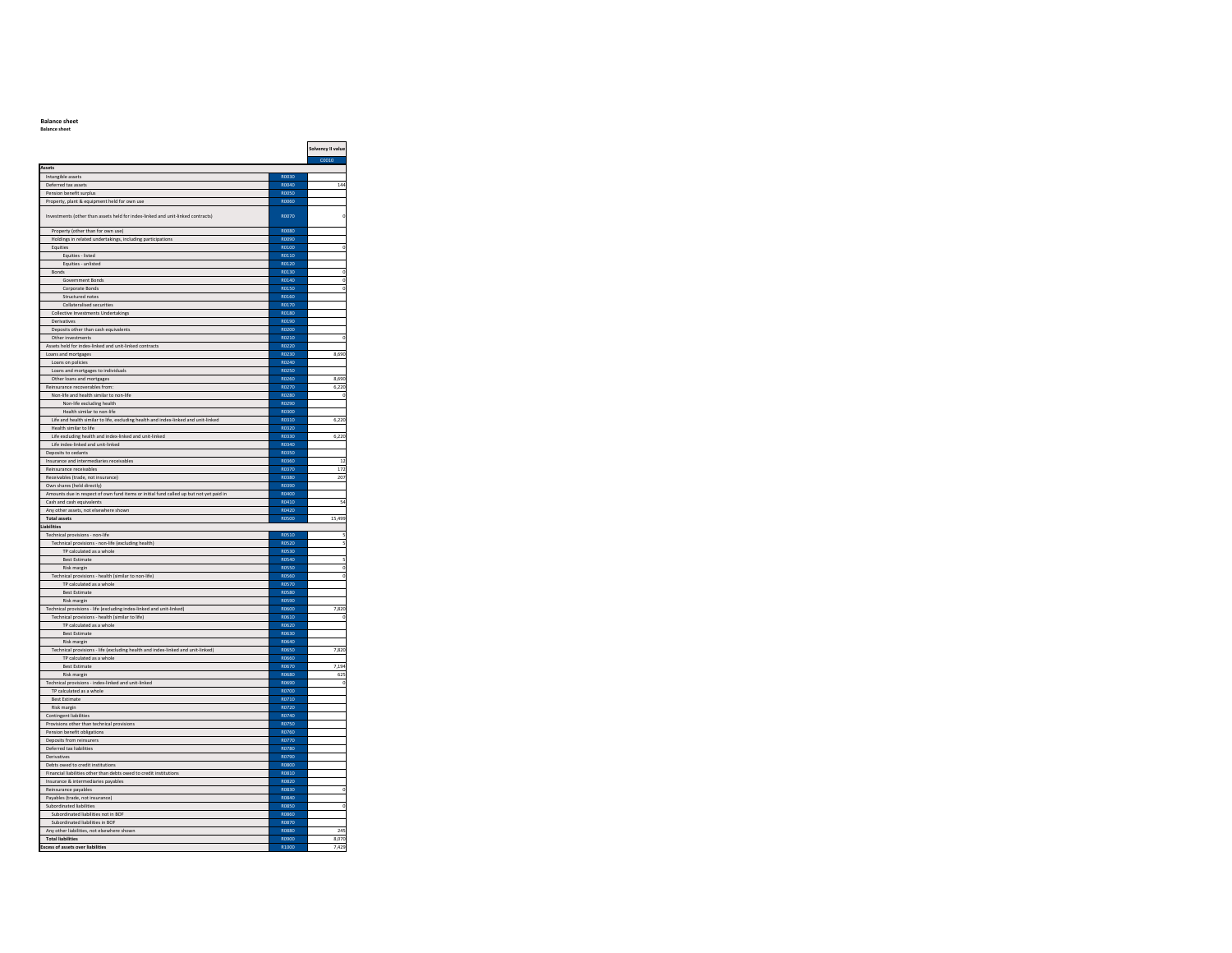#### S.05.01.02 - 01

#### Premiums, claims and expenses by line of business

|                                                |              |                                     |                                   |                                       |                                    |                          | Line of Business for: non-life insurance and reinsurance obligations (direct business and accepted proportional reinsurance) |                                                      |                                       |                                              |                             |            |                                 | Line of business for: accepted non-proportional reinsurance |          |                               |          |       |
|------------------------------------------------|--------------|-------------------------------------|-----------------------------------|---------------------------------------|------------------------------------|--------------------------|------------------------------------------------------------------------------------------------------------------------------|------------------------------------------------------|---------------------------------------|----------------------------------------------|-----------------------------|------------|---------------------------------|-------------------------------------------------------------|----------|-------------------------------|----------|-------|
|                                                |              | <b>Medical expense</b><br>insurance | Income<br>protection<br>insurance | Workers'<br>compensation<br>insurance | Motor vehicle<br>ability insurance | Other motor<br>insurance | Marine, aviation<br>and transport<br>insurance                                                                               | Fire and other<br>damage to<br>property<br>insurance | <b>General liability</b><br>insurance | <b>Credit and</b><br>suretyship<br>insurance | Legal expenses<br>insurance | Assistance | Miscellaneous<br>financial loss | Health                                                      | Casualty | Marine, aviation<br>transport | Property | Total |
|                                                |              | C0010                               | C0020                             | C0030                                 | C0040                              | C0050                    | C0060                                                                                                                        | C0070                                                | C0080                                 | C0090                                        | C0100                       | C0110      | C0120                           | C0130                                                       | C0140    | C0150                         | C0160    | C0200 |
| <b>Premiums written</b>                        |              |                                     |                                   |                                       |                                    |                          |                                                                                                                              |                                                      |                                       |                                              |                             |            |                                 |                                                             |          |                               |          |       |
| <b>Gross - Direct Business</b>                 | R0110        |                                     |                                   |                                       |                                    |                          |                                                                                                                              |                                                      |                                       |                                              |                             |            |                                 |                                                             |          |                               |          |       |
| Gross - Proportional reinsurance accepted      | R0120        |                                     |                                   |                                       |                                    |                          |                                                                                                                              |                                                      |                                       |                                              |                             |            |                                 |                                                             |          |                               |          |       |
| Gross - Non-proportional reinsurance accepted  | R0130        |                                     |                                   |                                       |                                    |                          |                                                                                                                              |                                                      |                                       |                                              |                             |            |                                 |                                                             |          |                               |          |       |
| Reinsurers' share                              | R0140        |                                     |                                   |                                       |                                    |                          |                                                                                                                              |                                                      |                                       |                                              |                             |            |                                 |                                                             |          |                               |          |       |
| Net                                            | R0200        |                                     |                                   |                                       |                                    |                          |                                                                                                                              |                                                      |                                       |                                              |                             |            |                                 |                                                             |          |                               |          |       |
| <b>Premiums earned</b>                         |              |                                     |                                   |                                       |                                    |                          |                                                                                                                              |                                                      |                                       |                                              |                             |            |                                 |                                                             |          |                               |          |       |
| <b>Gross - Direct Business</b>                 | R0210        |                                     |                                   |                                       |                                    |                          |                                                                                                                              |                                                      |                                       |                                              |                             |            |                                 |                                                             |          |                               |          |       |
| Gross - Proportional reinsurance accepted      | R0220        |                                     |                                   |                                       |                                    |                          |                                                                                                                              |                                                      |                                       |                                              |                             |            |                                 |                                                             |          |                               |          |       |
| Gross - Non-proportional reinsurance accepted  | R0230        |                                     |                                   |                                       |                                    |                          |                                                                                                                              |                                                      |                                       |                                              |                             |            |                                 |                                                             |          |                               |          |       |
| Reinsurers' share                              | R0240        |                                     |                                   |                                       |                                    |                          |                                                                                                                              |                                                      |                                       |                                              |                             |            |                                 |                                                             |          |                               |          |       |
| Net                                            | R0300        |                                     |                                   |                                       |                                    |                          |                                                                                                                              |                                                      |                                       |                                              |                             |            |                                 |                                                             |          |                               |          |       |
| <b>Claims incurred</b>                         |              |                                     |                                   |                                       |                                    |                          |                                                                                                                              |                                                      |                                       |                                              |                             |            |                                 |                                                             |          |                               |          |       |
| <b>Gross - Direct Business</b>                 | R0310        |                                     |                                   |                                       |                                    |                          |                                                                                                                              |                                                      |                                       |                                              |                             |            |                                 |                                                             |          |                               |          |       |
| Gross - Proportional reinsurance accepted      | R0320        |                                     |                                   |                                       |                                    |                          |                                                                                                                              |                                                      |                                       |                                              |                             |            |                                 |                                                             |          |                               |          |       |
| Gross - Non-proportional reinsurance accepted  | R0330        |                                     |                                   |                                       |                                    |                          |                                                                                                                              |                                                      |                                       |                                              |                             |            |                                 |                                                             |          |                               |          |       |
| Reinsurers' share                              | R0340        |                                     |                                   |                                       |                                    |                          |                                                                                                                              |                                                      |                                       |                                              |                             |            |                                 |                                                             |          |                               |          |       |
| Net                                            | R0400        |                                     |                                   |                                       |                                    |                          |                                                                                                                              |                                                      |                                       |                                              |                             |            |                                 |                                                             |          |                               |          |       |
| Changes in other technical provisions          |              |                                     |                                   |                                       |                                    |                          |                                                                                                                              |                                                      |                                       |                                              |                             |            |                                 |                                                             |          |                               |          |       |
| <b>Gross - Direct Business</b>                 | R0410        |                                     |                                   |                                       |                                    |                          |                                                                                                                              |                                                      |                                       |                                              |                             |            |                                 |                                                             |          |                               |          |       |
| Gross - Proportional reinsurance accepted      | R0420        |                                     |                                   |                                       |                                    |                          |                                                                                                                              |                                                      |                                       |                                              |                             |            |                                 |                                                             |          |                               |          |       |
| Gross - Non- proportional reinsurance accepted | R0430        |                                     |                                   |                                       |                                    |                          |                                                                                                                              |                                                      |                                       |                                              |                             |            |                                 |                                                             |          |                               |          |       |
| Reinsurers'share                               | R0440        |                                     |                                   |                                       |                                    |                          |                                                                                                                              |                                                      |                                       |                                              |                             |            |                                 |                                                             |          |                               |          |       |
| Net                                            | <b>R0500</b> |                                     |                                   |                                       |                                    |                          |                                                                                                                              |                                                      |                                       |                                              |                             |            |                                 |                                                             |          |                               |          |       |
| <b>Expenses incurred</b>                       | <b>R0550</b> |                                     |                                   |                                       |                                    |                          |                                                                                                                              |                                                      |                                       |                                              |                             |            |                                 |                                                             |          | 33                            |          | 33    |
| Other expenses                                 | R1200        |                                     |                                   |                                       |                                    |                          |                                                                                                                              |                                                      |                                       |                                              |                             |            |                                 |                                                             |          |                               |          |       |
| <b>Total expenses</b>                          | R1300        |                                     |                                   |                                       |                                    |                          |                                                                                                                              |                                                      |                                       |                                              |                             |            |                                 |                                                             |          |                               |          | 33    |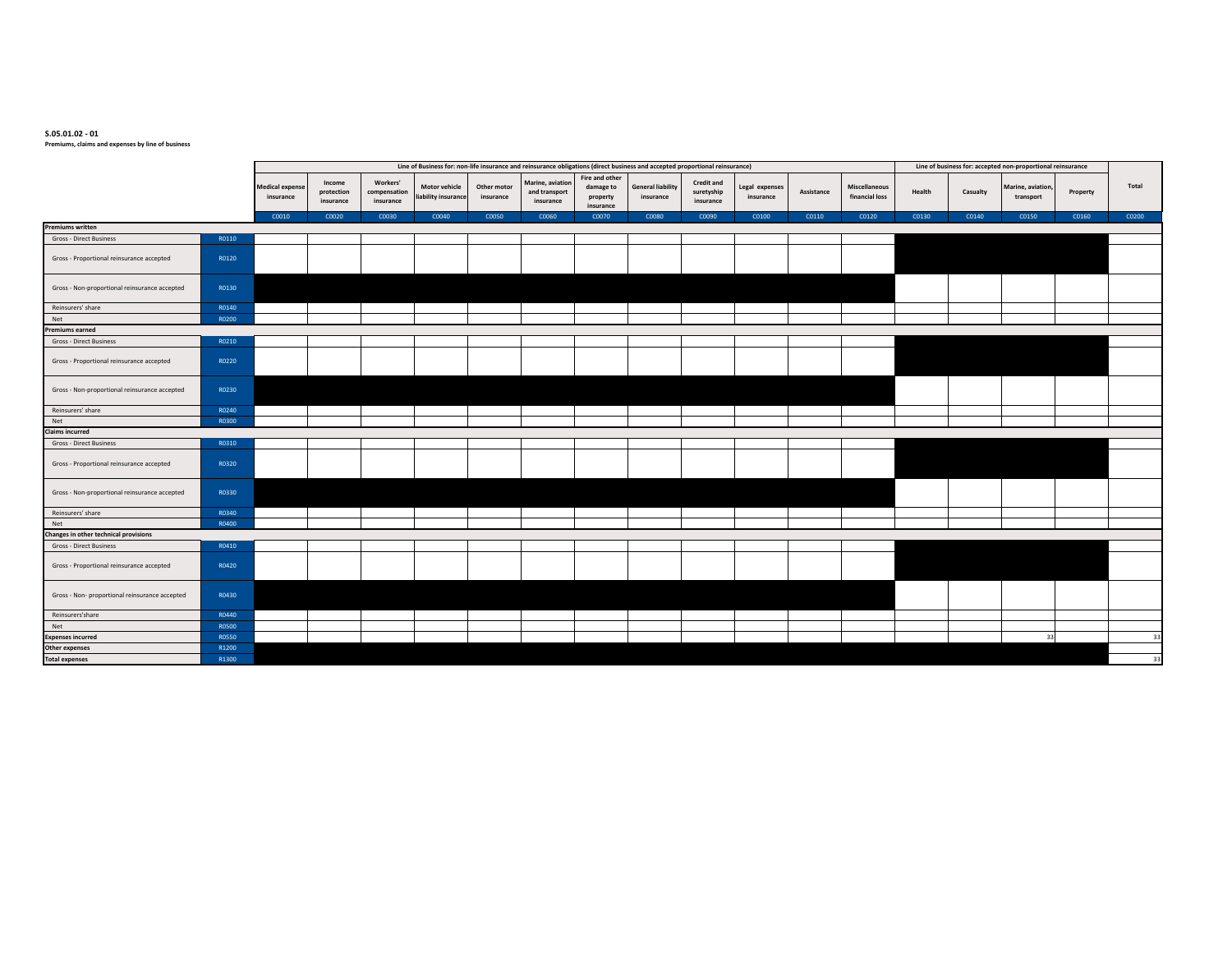#### S.05.01.02 - 02

Premiums, claims and expenses by line of business

|                                       |       |                         |                                           | Line of Business for: life insurance obligations |                         |                                                                                                                               |                                                                                                                                                                         |                       | Life reinsurance obligations |              |
|---------------------------------------|-------|-------------------------|-------------------------------------------|--------------------------------------------------|-------------------------|-------------------------------------------------------------------------------------------------------------------------------|-------------------------------------------------------------------------------------------------------------------------------------------------------------------------|-----------------------|------------------------------|--------------|
|                                       |       | <b>Health insurance</b> | Insurance with<br>profit<br>participation | Index-linked and<br>unit-linked<br>insurance     | Other life<br>insurance | <b>Annuities</b><br>stemming from<br>non-life<br>insurance<br>contracts and<br>relating to health<br>insurance<br>obligations | <b>Annuities</b><br>stemming from<br>non-life<br>insurance<br>contracts and<br>relating to<br>insurance<br>obligations other<br>than health<br>insurance<br>obligations | Health<br>reinsurance | Life reinsurance             | <b>Total</b> |
|                                       |       | C0210                   | C0220                                     | C0230                                            | C0240                   | C0250                                                                                                                         | C0260                                                                                                                                                                   | C0270                 | C0280                        | C0300        |
| <b>Premiums written</b>               |       |                         |                                           |                                                  |                         |                                                                                                                               |                                                                                                                                                                         |                       |                              |              |
| Gross                                 | R1410 |                         |                                           |                                                  |                         |                                                                                                                               |                                                                                                                                                                         |                       |                              |              |
| Reinsurers' share                     | R1420 |                         |                                           |                                                  |                         |                                                                                                                               |                                                                                                                                                                         |                       |                              |              |
| <b>Net</b>                            | R1500 |                         |                                           |                                                  |                         |                                                                                                                               |                                                                                                                                                                         |                       |                              |              |
| <b>Premiums earned</b>                |       |                         |                                           |                                                  |                         |                                                                                                                               |                                                                                                                                                                         |                       |                              |              |
| Gross                                 | R1510 |                         |                                           |                                                  |                         |                                                                                                                               |                                                                                                                                                                         |                       |                              |              |
| Reinsurers' share                     | R1520 |                         |                                           |                                                  |                         |                                                                                                                               |                                                                                                                                                                         |                       |                              |              |
| <b>Net</b>                            | R1600 |                         |                                           |                                                  |                         |                                                                                                                               |                                                                                                                                                                         |                       |                              |              |
| <b>Claims incurred</b>                |       |                         |                                           |                                                  |                         |                                                                                                                               |                                                                                                                                                                         |                       |                              |              |
| Gross                                 | R1610 |                         |                                           |                                                  |                         |                                                                                                                               | 204                                                                                                                                                                     |                       |                              | 204          |
| Reinsurers' share                     | R1620 |                         |                                           |                                                  |                         |                                                                                                                               | 177                                                                                                                                                                     |                       |                              | 177          |
| Net                                   | R1700 |                         |                                           |                                                  |                         |                                                                                                                               | 27                                                                                                                                                                      |                       |                              | 27           |
| Changes in other technical provisions |       |                         |                                           |                                                  |                         |                                                                                                                               |                                                                                                                                                                         |                       |                              |              |
| Gross                                 | R1710 |                         |                                           |                                                  |                         |                                                                                                                               |                                                                                                                                                                         |                       |                              |              |
| Reinsurers' share                     | R1720 |                         |                                           |                                                  |                         |                                                                                                                               |                                                                                                                                                                         |                       |                              |              |
| Net                                   | R1800 |                         |                                           |                                                  |                         |                                                                                                                               |                                                                                                                                                                         |                       |                              |              |
| <b>Expenses incurred</b>              | R1900 |                         |                                           |                                                  |                         |                                                                                                                               |                                                                                                                                                                         |                       |                              |              |
| <b>Other expenses</b>                 | R2500 |                         |                                           |                                                  |                         |                                                                                                                               |                                                                                                                                                                         |                       |                              |              |
| <b>Total expenses</b>                 | R2600 |                         |                                           |                                                  |                         |                                                                                                                               |                                                                                                                                                                         |                       |                              |              |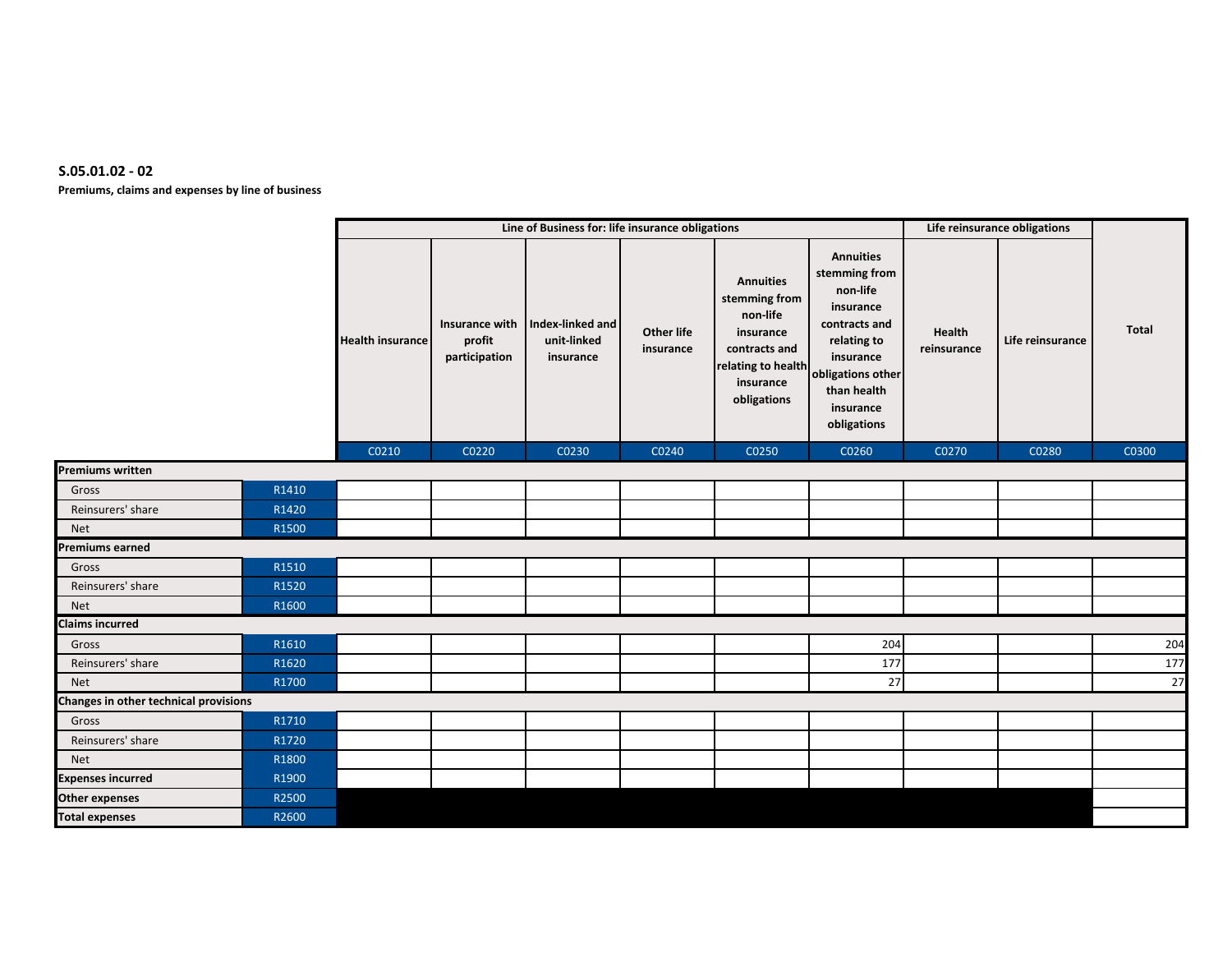#### S.12.01.02 - 01 Life and Health SLT Technical Provisions

|                                                                                                                                  |                                        |       | Index-linked and unit-linked insurance                |                                                   |       | Other life insurance                                  |                                            | munues stemi<br>from non-life                       |                         | <b>Total (Life other</b>                         |       | <b>Health insurance (direct business)</b>             |                                                   | umurues stemm<br>from non-life                             | <b>Health reinsurance</b> |                                                    |
|----------------------------------------------------------------------------------------------------------------------------------|----------------------------------------|-------|-------------------------------------------------------|---------------------------------------------------|-------|-------------------------------------------------------|--------------------------------------------|-----------------------------------------------------|-------------------------|--------------------------------------------------|-------|-------------------------------------------------------|---------------------------------------------------|------------------------------------------------------------|---------------------------|----------------------------------------------------|
|                                                                                                                                  | Insurance with<br>profit participation |       | <b>Contracts without</b><br>options and<br>guarantees | <b>Contracts with</b><br>options or<br>guarantees |       | <b>Contracts without</b><br>options and<br>guarantees | Contracts with<br>options or<br>guarantees | insurance contracts<br>and relating to<br>insurance | Accepted<br>reinsurance | than health<br>insurance, incl. Unit-<br>Linked) |       | <b>Contracts without</b><br>options and<br>guarantees | <b>Contracts with</b><br>options or<br>guarantees | insurance contracts<br>and relating to<br>health insurance | (reinsurance<br>accepted) | <b>Total (Health similar</b><br>to life insurance) |
|                                                                                                                                  | C0020                                  | C0030 | C0040                                                 | C0050                                             | C0060 | C0070                                                 | C0080                                      | C0090                                               | C0100                   | C0150                                            | C0160 | C0170                                                 | C0180                                             | C0190                                                      | C0200                     | C0210                                              |
| Technical provisions calculated as a whole                                                                                       | R0010                                  |       |                                                       |                                                   |       |                                                       |                                            |                                                     |                         |                                                  |       |                                                       |                                                   |                                                            |                           |                                                    |
| Total Recoverables from reinsurance/SPV and Finite Re after                                                                      |                                        |       |                                                       |                                                   |       |                                                       |                                            |                                                     |                         |                                                  |       |                                                       |                                                   |                                                            |                           |                                                    |
| the adjustment for expected losses due to counterparty                                                                           | R0020                                  |       |                                                       |                                                   |       |                                                       |                                            |                                                     |                         |                                                  |       |                                                       |                                                   |                                                            |                           |                                                    |
| default associated to TP as a whole                                                                                              |                                        |       |                                                       |                                                   |       |                                                       |                                            |                                                     |                         |                                                  |       |                                                       |                                                   |                                                            |                           |                                                    |
| Technical provisions calculated as a sum of BE and RM                                                                            |                                        |       |                                                       |                                                   |       |                                                       |                                            |                                                     |                         |                                                  |       |                                                       |                                                   |                                                            |                           |                                                    |
| <b>Best Estimate</b>                                                                                                             |                                        |       |                                                       |                                                   |       |                                                       |                                            |                                                     |                         |                                                  |       |                                                       |                                                   |                                                            |                           |                                                    |
| <b>Gross Best Estimate</b>                                                                                                       | R0030                                  |       |                                                       |                                                   |       |                                                       |                                            | 7.194                                               |                         | 7,194                                            |       |                                                       |                                                   |                                                            |                           |                                                    |
| Total Recoverables from reinsurance/SPV and Finite Re<br>after the adjustment for expected losses due to<br>counterparty default | R0080                                  |       |                                                       |                                                   |       |                                                       |                                            | 6.22                                                |                         | 6,220                                            |       |                                                       |                                                   |                                                            |                           |                                                    |
| Best estimate minus recoverables from reinsurance/SPV<br>and Finite Re - total                                                   | R0090                                  |       |                                                       |                                                   |       |                                                       |                                            | 07                                                  |                         | 974                                              |       |                                                       |                                                   |                                                            |                           |                                                    |
| <b>Risk Margin</b>                                                                                                               | R0100                                  |       |                                                       |                                                   |       |                                                       |                                            | 62                                                  |                         | 625                                              |       |                                                       |                                                   |                                                            |                           |                                                    |
| Amount of the transitional on Technical Provisions                                                                               |                                        |       |                                                       |                                                   |       |                                                       |                                            |                                                     |                         |                                                  |       |                                                       |                                                   |                                                            |                           |                                                    |
| Technical Provisions calculated as a whole                                                                                       | R0110                                  |       |                                                       |                                                   |       |                                                       |                                            |                                                     |                         |                                                  |       |                                                       |                                                   |                                                            |                           |                                                    |
| Best estimate                                                                                                                    | R0120                                  |       |                                                       |                                                   |       |                                                       |                                            |                                                     |                         |                                                  |       |                                                       |                                                   |                                                            |                           |                                                    |
| Risk margin                                                                                                                      | R0130                                  |       |                                                       |                                                   |       |                                                       |                                            |                                                     |                         |                                                  |       |                                                       |                                                   |                                                            |                           |                                                    |
| <b>Technical provisions - total</b>                                                                                              | R0200                                  |       |                                                       |                                                   |       |                                                       |                                            | 7.820                                               |                         | 7,820                                            |       |                                                       |                                                   |                                                            |                           |                                                    |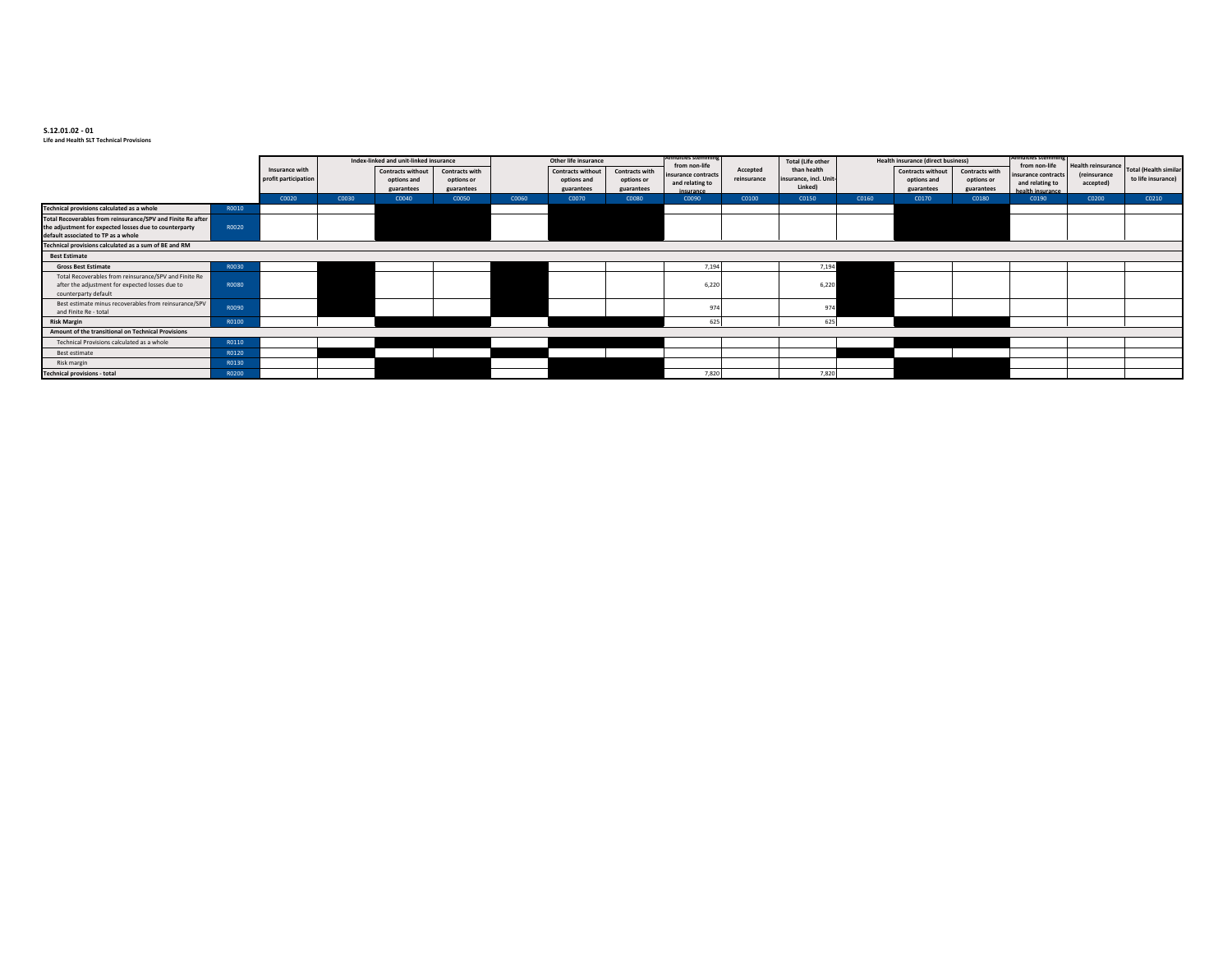#### S.17.01.02

Non-life Technical Provisions

|                                                                                                                                                           |              |                                     |                                   |                                       |                                                |                          | Direct business and accepted proportional reinsurance |                                                      |                                       |                                              |                             |            |                                        | Accepted non-proportional reinsurance     |                                            |                                                                      |                                             |                                     |
|-----------------------------------------------------------------------------------------------------------------------------------------------------------|--------------|-------------------------------------|-----------------------------------|---------------------------------------|------------------------------------------------|--------------------------|-------------------------------------------------------|------------------------------------------------------|---------------------------------------|----------------------------------------------|-----------------------------|------------|----------------------------------------|-------------------------------------------|--------------------------------------------|----------------------------------------------------------------------|---------------------------------------------|-------------------------------------|
|                                                                                                                                                           |              | <b>Medical expense</b><br>insurance | Income<br>protection<br>insurance | Workers'<br>compensation<br>insurance | <b>Motor vehicle</b><br>liability<br>insurance | Other motor<br>insurance | Marine, aviation<br>and transport<br>insurance        | Fire and other<br>damage to<br>property<br>insurance | <b>General liability</b><br>insurance | <b>Credit and</b><br>suretyship<br>insurance | Legal expenses<br>insurance | Assistance | <b>Miscellaneous</b><br>financial loss | Non-proportional<br>health<br>reinsurance | Non-proportiona<br>casualty<br>reinsurance | Non-proportional<br>marine, aviation<br>and transport<br>reinsurance | Non-proportional<br>property<br>reinsurance | <b>Total Non-Life</b><br>obligation |
|                                                                                                                                                           |              | C0020                               | C0030                             | C0040                                 | <b>COO50</b>                                   | C0060                    | C0070                                                 | C0080                                                | C0090                                 | C0100                                        | C0110                       | C0120      | C0130                                  | C0140                                     | C0150                                      | C0160                                                                | C0170                                       | C0180                               |
| Technical provisions calculated as a whole                                                                                                                | R0010        |                                     |                                   |                                       |                                                |                          |                                                       |                                                      |                                       |                                              |                             |            |                                        |                                           |                                            |                                                                      |                                             |                                     |
| Total Recoverables from reinsurance/SPV and Finite Re after the adjustment for<br>expected losses due to counterparty default associated to TP as a whole | <b>RO050</b> |                                     |                                   |                                       |                                                |                          |                                                       |                                                      |                                       |                                              |                             |            |                                        |                                           |                                            |                                                                      |                                             |                                     |
| Technical provisions calculated as a sum of BE and RM                                                                                                     |              |                                     |                                   |                                       |                                                |                          |                                                       |                                                      |                                       |                                              |                             |            |                                        |                                           |                                            |                                                                      |                                             |                                     |
| <b>Best estimate</b>                                                                                                                                      |              |                                     |                                   |                                       |                                                |                          |                                                       |                                                      |                                       |                                              |                             |            |                                        |                                           |                                            |                                                                      |                                             |                                     |
| Premium provisions                                                                                                                                        |              |                                     |                                   |                                       |                                                |                          |                                                       |                                                      |                                       |                                              |                             |            |                                        |                                           |                                            |                                                                      |                                             |                                     |
| Gross                                                                                                                                                     | R0060        |                                     |                                   |                                       |                                                |                          |                                                       |                                                      |                                       |                                              |                             |            |                                        |                                           |                                            |                                                                      |                                             |                                     |
| Total recoverable from reinsurance/SPV and Finite Re after the<br>adjustment for expected losses due to counterparty default                              | R0140        |                                     |                                   |                                       |                                                |                          |                                                       |                                                      |                                       |                                              |                             |            |                                        |                                           |                                            |                                                                      |                                             |                                     |
| Net Best Estimate of Premium Provisions                                                                                                                   | R0150        |                                     |                                   |                                       |                                                |                          |                                                       |                                                      |                                       |                                              |                             |            |                                        |                                           |                                            |                                                                      |                                             |                                     |
| Claims provisions                                                                                                                                         |              |                                     |                                   |                                       |                                                |                          |                                                       |                                                      |                                       |                                              |                             |            |                                        |                                           |                                            |                                                                      |                                             |                                     |
| Gross                                                                                                                                                     | R0160        |                                     |                                   |                                       |                                                |                          |                                                       |                                                      |                                       |                                              |                             |            |                                        |                                           |                                            |                                                                      |                                             |                                     |
| Total recoverable from reinsurance/SPV and Finite Re after the<br>adjustment for expected losses due to counterparty default                              | R0240        |                                     |                                   |                                       |                                                |                          |                                                       |                                                      |                                       |                                              |                             |            |                                        |                                           |                                            |                                                                      |                                             |                                     |
| Net Best Estimate of Claims Provisions                                                                                                                    | R0250        |                                     |                                   |                                       |                                                |                          |                                                       |                                                      |                                       |                                              |                             |            |                                        |                                           |                                            |                                                                      |                                             |                                     |
| Total Best estimate - gross                                                                                                                               | R0260        |                                     |                                   |                                       |                                                |                          |                                                       |                                                      |                                       |                                              |                             |            |                                        |                                           |                                            |                                                                      |                                             |                                     |
| <b>Total Best estimate - net</b>                                                                                                                          | R0270        |                                     |                                   |                                       |                                                |                          |                                                       |                                                      |                                       |                                              |                             |            |                                        |                                           |                                            |                                                                      |                                             |                                     |
| <b>Risk margin</b>                                                                                                                                        | R0280        |                                     |                                   |                                       |                                                |                          |                                                       |                                                      |                                       |                                              |                             |            |                                        |                                           |                                            |                                                                      |                                             |                                     |
| Amount of the transitional on Technical Provisions                                                                                                        |              |                                     |                                   |                                       |                                                |                          |                                                       |                                                      |                                       |                                              |                             |            |                                        |                                           |                                            |                                                                      |                                             |                                     |
| Technical Provisions calculated as a whole                                                                                                                | R0290        |                                     |                                   |                                       |                                                |                          |                                                       |                                                      |                                       |                                              |                             |            |                                        |                                           |                                            |                                                                      |                                             |                                     |
| Best estimate                                                                                                                                             | R0300        |                                     |                                   |                                       |                                                |                          |                                                       |                                                      |                                       |                                              |                             |            |                                        |                                           |                                            |                                                                      |                                             |                                     |
| Risk margin                                                                                                                                               | R0310        |                                     |                                   |                                       |                                                |                          |                                                       |                                                      |                                       |                                              |                             |            |                                        |                                           |                                            |                                                                      |                                             |                                     |
| <b>Technical provisions - total</b>                                                                                                                       |              |                                     |                                   |                                       |                                                |                          |                                                       |                                                      |                                       |                                              |                             |            |                                        |                                           |                                            |                                                                      |                                             |                                     |
| Technical provisions - total                                                                                                                              | R0320        |                                     |                                   |                                       |                                                |                          |                                                       |                                                      |                                       |                                              |                             |            |                                        |                                           |                                            |                                                                      |                                             |                                     |
| Recoverable from reinsurance contract/SPV and Finite Re after the adjustment<br>for expected losses due to counterparty default - total                   | R0330        |                                     |                                   |                                       |                                                |                          |                                                       |                                                      |                                       |                                              |                             |            |                                        |                                           |                                            |                                                                      |                                             |                                     |
| Technical provisions minus recoverables from reinsurance/SPV and Finite Re-<br>total                                                                      | R0340        |                                     |                                   |                                       |                                                |                          |                                                       |                                                      |                                       |                                              |                             |            |                                        |                                           |                                            |                                                                      |                                             |                                     |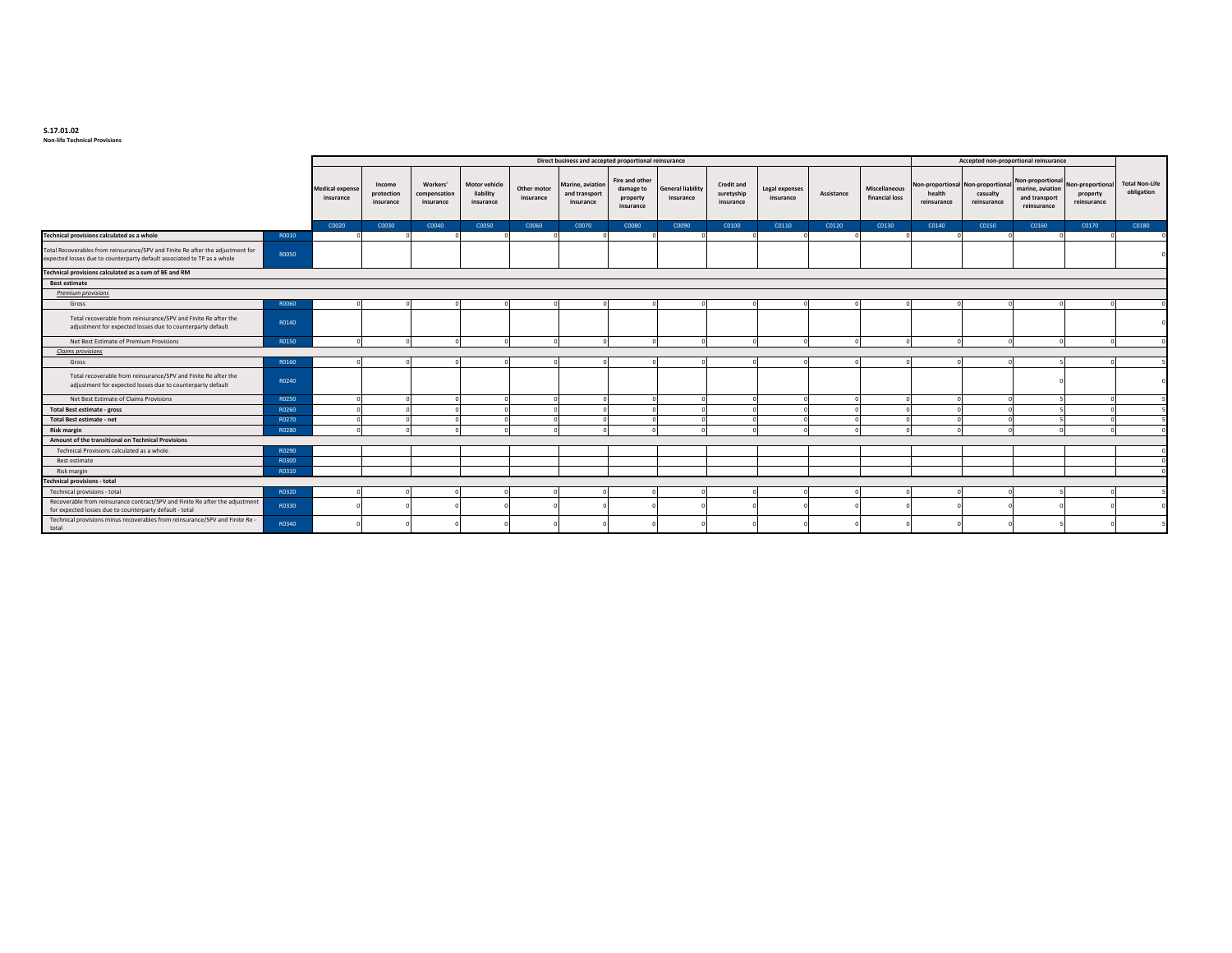#### S.19.01.21 - 01

Non-life Insurance Claims Information

| Accident year / Underwriting year | 70020 |  |
|-----------------------------------|-------|--|
|                                   |       |  |

Gross Claims Paid (non-cumulative)

|       |       |       | Year  |       |       |       |       |       |       |       |       |          |       | In Current year | Sum of years |
|-------|-------|-------|-------|-------|-------|-------|-------|-------|-------|-------|-------|----------|-------|-----------------|--------------|
|       |       |       |       |       |       |       |       | b     |       |       |       | $10 & +$ |       |                 | (cumulative) |
|       |       | C0010 | C0020 | C0030 | C0040 | C0050 | C0060 | C0070 | C0080 | C0090 | C0100 | C0110    |       | C0170           | C0180        |
| Prior | R0100 |       |       |       |       |       |       |       |       |       |       |          | R0100 |                 |              |
| $N-9$ | R0160 |       |       |       |       |       |       |       |       |       |       |          | R0160 |                 |              |
| $N-8$ | R0170 |       |       |       |       |       |       |       |       |       |       |          | R0170 |                 |              |
| $N-7$ | R0180 |       |       |       |       |       |       |       |       |       |       |          | R0180 |                 |              |
| $N-6$ | R0190 |       |       |       |       |       |       |       |       |       |       |          | R0190 |                 |              |
| $N-5$ | R0200 |       |       |       |       |       |       |       |       |       |       |          | R0200 |                 |              |
| $N-4$ | R0210 |       |       |       |       |       |       |       |       |       |       |          | R0210 |                 |              |
| $N-3$ | R0220 |       |       |       |       |       |       |       |       |       |       |          | R0220 |                 |              |
| $N-2$ | R0230 |       |       |       |       |       |       |       |       |       |       |          | R0230 |                 |              |
| $N-1$ | R0240 |       |       |       |       |       |       |       |       |       |       |          | R0240 |                 |              |
| IN.   | R0250 |       |       |       |       |       |       |       |       |       |       |          | R0250 |                 |              |

| ÷     |       | In Current year | Sum of years<br>(cumulative) |
|-------|-------|-----------------|------------------------------|
| Ō     |       | C0170           | C0180                        |
| 0     | R0100 | 0               |                              |
|       | R0160 | $\Omega$        |                              |
|       | R0170 | $\Omega$        |                              |
|       | R0180 | $\Omega$        |                              |
|       | R0190 | 0               |                              |
|       | R0200 | 0               |                              |
|       | R0210 | 0               |                              |
|       | R0220 | 0               |                              |
|       | R0230 | 0               |                              |
|       | R0240 | 0               |                              |
|       | R0250 | 0               |                              |
| Total | R0260 | $\Omega$        |                              |

Gross undiscounted Best Estimate Claims Provisions

|       |       |       |       |       |       |       | Development year |       |       |       |       |          |       |              | rear eno             |
|-------|-------|-------|-------|-------|-------|-------|------------------|-------|-------|-------|-------|----------|-------|--------------|----------------------|
|       |       |       |       |       |       |       |                  |       |       |       |       | $10 & +$ |       |              | (discounted<br>datal |
|       |       | C0200 | C0210 | C0220 | C0230 | C0240 | C0250            | C0260 | C0270 | C0280 | C0290 | C0300    |       |              | C0360                |
| Prior | R0100 |       |       |       |       |       |                  |       |       |       |       |          |       | R0100        |                      |
| $N-9$ | R0160 |       |       |       |       |       |                  |       |       |       |       |          |       | R0160        |                      |
| $N-8$ | R0170 |       |       |       |       |       |                  |       |       |       |       |          |       | R0170        |                      |
| $N-7$ | R0180 |       | n     |       |       |       |                  |       |       |       |       |          |       | R0180        |                      |
| $N-6$ | R0190 |       | n     |       |       |       |                  |       |       |       |       |          |       | R0190        |                      |
| $N-5$ | R0200 |       | n     |       |       |       |                  |       |       |       |       |          |       | R0200        |                      |
| $N-4$ | R0210 |       |       |       |       |       |                  |       |       |       |       |          |       | R0210        |                      |
| $N-3$ | R0220 |       |       |       |       |       |                  |       |       |       |       |          |       | R0220        |                      |
| $N-2$ | R0230 |       |       |       |       |       |                  |       |       |       |       |          |       | R0230        |                      |
| $N-1$ | R0240 |       |       |       |       |       |                  |       |       |       |       |          |       | R0240        |                      |
|       | R0250 |       |       |       |       |       |                  |       |       |       |       |          |       | R0250        |                      |
|       |       |       |       |       |       |       |                  |       |       |       |       |          | Total | <b>DOJED</b> |                      |

| +<br>Ō |       | rear enu<br>(discounted<br>datal<br>C0360 |
|--------|-------|-------------------------------------------|
| 5      | R0100 |                                           |
|        | R0160 |                                           |
|        | R0170 |                                           |
|        | R0180 |                                           |
|        | R0190 |                                           |
|        | R0200 |                                           |
|        | R0210 |                                           |
|        | R0220 |                                           |
|        | R0230 |                                           |
|        | R0240 |                                           |
|        | R0250 |                                           |
| Total  | R0260 |                                           |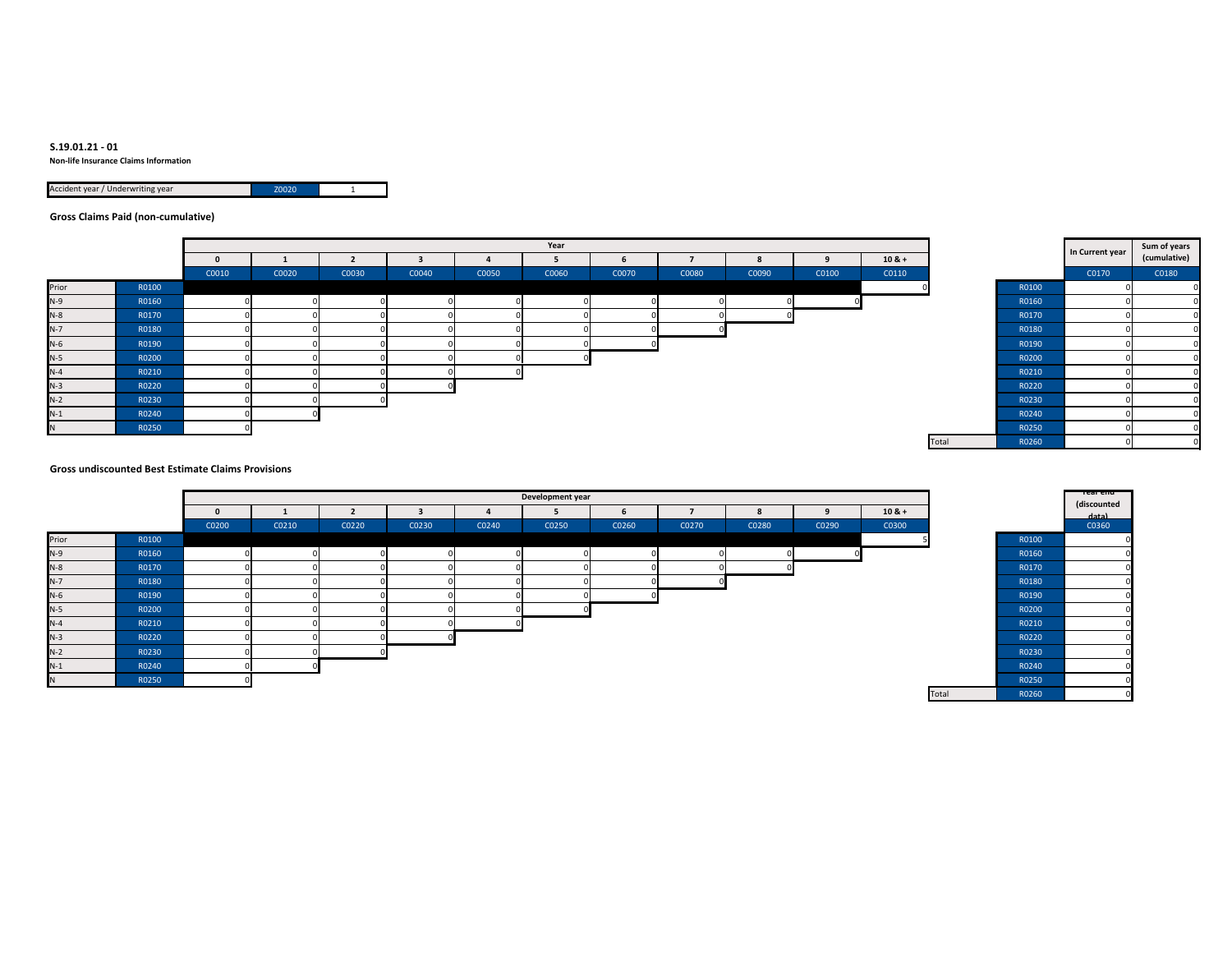#### S.19.01.21 - 02Underwriting

Non-life Insurance Claims Information

|  | Accident year / Underwriting year | 70020 |  |
|--|-----------------------------------|-------|--|
|--|-----------------------------------|-------|--|

#### Gross Claims Paid (non-cumulative)

|       |       |       | Development year |       |       |       |       |       |       |       |       |          |  |       | In Current year | Sum of years |
|-------|-------|-------|------------------|-------|-------|-------|-------|-------|-------|-------|-------|----------|--|-------|-----------------|--------------|
|       |       |       |                  |       |       |       |       | b     |       |       |       | $10 & +$ |  |       |                 | (cumulative) |
|       |       | C0010 | C0020            | C0030 | C0040 | C0050 | C0060 | C0070 | C0080 | C0090 | C0100 | C0110    |  |       | C0170           | C0180        |
| Prior | R0100 |       |                  |       |       |       |       |       |       |       |       |          |  | R0100 |                 |              |
| $N-9$ | R0160 |       |                  |       |       |       |       |       |       |       |       |          |  | R0160 |                 |              |
| $N-8$ | R0170 |       |                  |       |       |       |       |       |       |       |       |          |  | R0170 |                 |              |
| $N-7$ | R0180 |       |                  |       |       |       |       |       |       |       |       |          |  | R0180 |                 |              |
| $N-6$ | R0190 |       |                  |       |       |       |       |       |       |       |       |          |  | R0190 |                 |              |
| $N-5$ | R0200 |       |                  |       |       |       |       |       |       |       |       |          |  | R0200 |                 |              |
| $N-4$ | R0210 |       |                  |       |       |       |       |       |       |       |       |          |  | R0210 |                 |              |
| $N-3$ | R0220 |       |                  |       |       |       |       |       |       |       |       |          |  | R0220 |                 |              |
| $N-2$ | R0230 |       |                  |       |       |       |       |       |       |       |       |          |  | R0230 |                 |              |
| $N-1$ | R0240 |       |                  |       |       |       |       |       |       |       |       |          |  | R0240 |                 |              |
| N     | R0250 |       |                  |       |       |       |       |       |       |       |       |          |  | R0250 |                 |              |

| ÷     |       | In Current year | Sum of years<br>(cumulative) |
|-------|-------|-----------------|------------------------------|
| Ō     |       | C0170           | C0180                        |
| 0     | R0100 | 0               | n                            |
|       | R0160 | $\Omega$        | n                            |
|       | R0170 | 0               |                              |
|       | R0180 | 0               | n                            |
|       | R0190 | 0               | n                            |
|       | R0200 | $\Omega$        | n                            |
|       | R0210 | 0               |                              |
|       | R0220 | $\Omega$        | n                            |
|       | R0230 | 0               |                              |
|       | R0240 | $\Omega$        |                              |
|       | R0250 | 0               |                              |
| Total | R0260 | $\Omega$        |                              |

#### Gross undiscounted Best Estimate Claims Provisions

|       |       |       |       |       |       |       | Development year |       |       |           |       |          |       |              | rear enu             |
|-------|-------|-------|-------|-------|-------|-------|------------------|-------|-------|-----------|-------|----------|-------|--------------|----------------------|
|       |       |       |       |       |       |       |                  |       |       | $\bullet$ |       | $10 & +$ |       |              | (discounted<br>datal |
|       |       | C0200 | C0210 | C0220 | C0230 | C0240 | C0250            | C0260 | C0270 | C0280     | C0290 | C0300    |       |              | C0360                |
| Prior | R0100 |       |       |       |       |       |                  |       |       |           |       |          |       | R0100        |                      |
| $N-9$ | R0160 |       |       |       |       |       |                  |       |       |           |       |          |       | R0160        |                      |
| $N-8$ | R0170 |       |       |       |       |       |                  |       |       |           |       |          |       | R0170        |                      |
| $N-7$ | R0180 |       |       |       |       |       |                  |       |       |           |       |          |       | R0180        |                      |
| $N-6$ | R0190 |       |       |       |       |       |                  |       |       |           |       |          |       | R0190        |                      |
| $N-5$ | R0200 |       |       |       |       |       |                  |       |       |           |       |          |       | R0200        |                      |
| $N-4$ | R0210 |       |       |       |       |       |                  |       |       |           |       |          |       | R0210        |                      |
| $N-3$ | R0220 |       |       |       |       |       |                  |       |       |           |       |          |       | R0220        |                      |
| $N-2$ | R0230 |       |       |       |       |       |                  |       |       |           |       |          |       | R0230        |                      |
| $N-1$ | R0240 |       |       |       |       |       |                  |       |       |           |       |          |       | R0240        |                      |
|       | R0250 |       |       |       |       |       |                  |       |       |           |       |          |       | R0250        |                      |
|       |       |       |       |       |       |       |                  |       |       |           |       |          | Total | <b>DOJED</b> |                      |

| +<br>o |       | rear enu<br>(discounted<br>datal<br>C0360 |
|--------|-------|-------------------------------------------|
| 0      | R0100 |                                           |
|        | R0160 |                                           |
|        | R0170 |                                           |
|        | R0180 |                                           |
|        | R0190 |                                           |
|        | R0200 |                                           |
|        | R0210 |                                           |
|        | R0220 |                                           |
|        | R0230 |                                           |
|        | R0240 |                                           |
|        | R0250 |                                           |
| Total  | R0260 |                                           |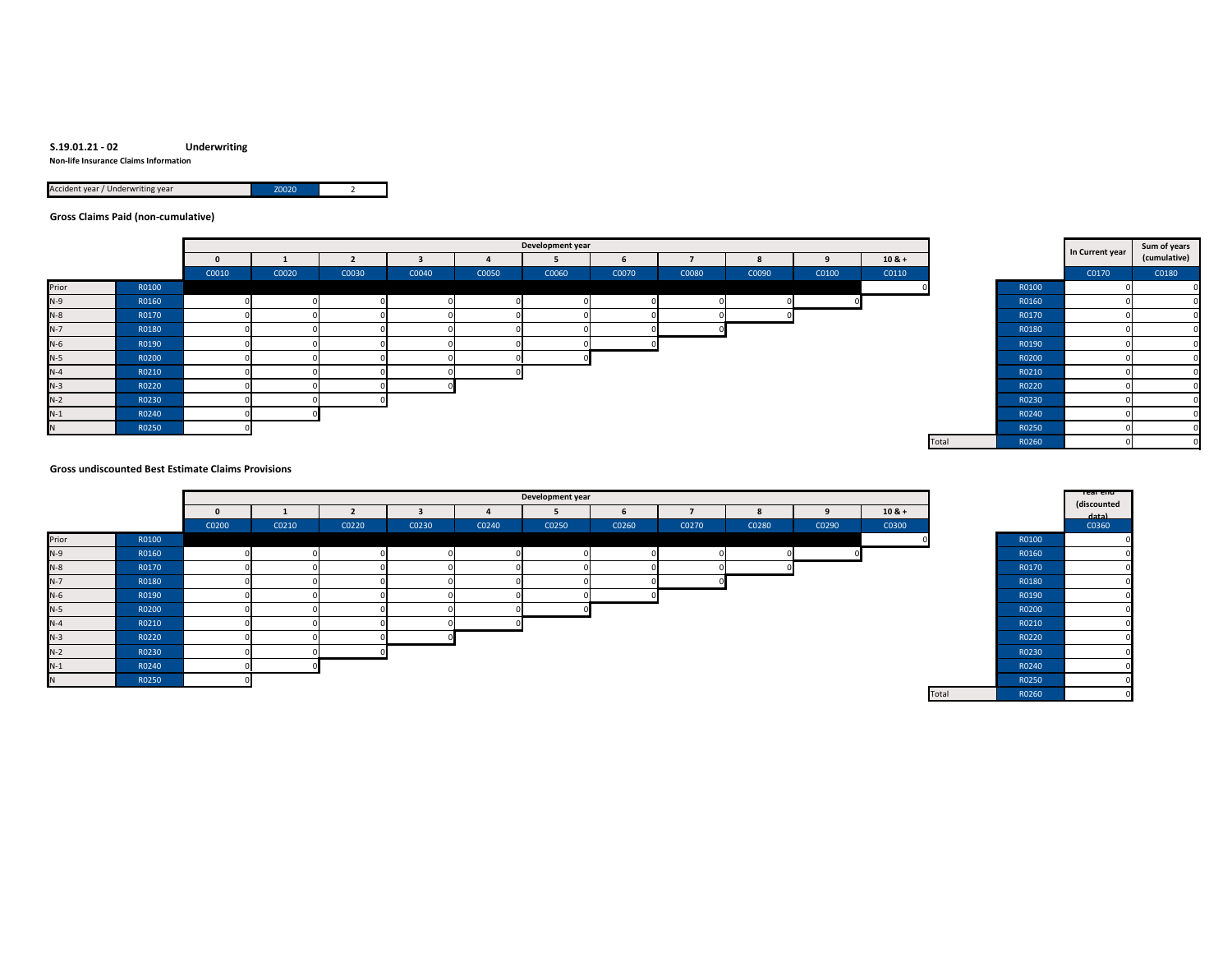#### S.23.01.01 - 01

Own funds

|                                                                                                                                                                             |              | <b>Total</b> | Tier 1 -<br>unrestricted | Tier 1 - restricted | Tier 2   | Tier 3   |
|-----------------------------------------------------------------------------------------------------------------------------------------------------------------------------|--------------|--------------|--------------------------|---------------------|----------|----------|
|                                                                                                                                                                             |              | C0010        | C0020                    | C0030               | C0040    | C0050    |
| Basic own funds before deduction for participations in other financial sector as foreseen in article 68 of Delegated Regulation (EU) 2015/35                                |              |              |                          |                     |          |          |
| Ordinary share capital (gross of own shares)                                                                                                                                | R0010        | 6,000        | 6,000                    |                     |          |          |
| Share premium account related to ordinary share capital                                                                                                                     | R0030        | $\Omega$     |                          |                     |          |          |
| linitial funds, members' contributions or the equivalent basic own - fund item for mutual and mutual-type undertakings                                                      | R0040        |              |                          |                     |          |          |
| Subordinated mutual member accounts                                                                                                                                         | R0050        |              |                          |                     |          |          |
| Surplus funds                                                                                                                                                               | R0070        | $\Omega$     |                          |                     |          |          |
| Preference shares                                                                                                                                                           | R0090        | $\Omega$     |                          |                     |          |          |
| Share premium account related to preference shares                                                                                                                          | R0110        |              |                          |                     |          |          |
| Reconciliation reserve                                                                                                                                                      | R0130        | 1,285        | 1,285                    |                     |          |          |
| Subordinated liabilities                                                                                                                                                    | R0140        | $\Omega$     |                          |                     |          |          |
| An amount equal to the value of net deferred tax assets                                                                                                                     | R0160        | 144          |                          |                     |          | 144      |
| Other own fund items approved by the supervisory authority as basic own funds not specified above                                                                           | R0180        | $\Omega$     |                          |                     |          |          |
| Own funds from the financial statements that should not be represented by the reconciliation reserve and do not meet the criteria to be classified as Solvency II own funds |              |              |                          |                     |          |          |
| Own funds from the financial statements that should not be represented by the reconciliation reserve and do not meet the criteria to be classified as Solvency II own       | R0220        |              |                          |                     |          |          |
| funds                                                                                                                                                                       |              |              |                          |                     |          |          |
| <b>Deductions</b>                                                                                                                                                           |              |              |                          |                     |          |          |
| Deductions for participations in financial and credit institutions                                                                                                          | R0230        | $\Omega$     |                          |                     |          |          |
| <b>Total basic own funds after deductions</b>                                                                                                                               | R0290        | 7,429        | 7,285                    | $\Omega$            | $\Omega$ | 144      |
| Ancillary own funds                                                                                                                                                         |              |              |                          |                     |          |          |
| Unpaid and uncalled ordinary share capital callable on demand                                                                                                               | R0300        |              |                          |                     |          |          |
| Unpaid and uncalled initial funds, members' contributions or the equivalent basic own fund item for mutual and mutual - type undertakings, callable on demand               | R0310        |              |                          |                     |          |          |
| Unpaid and uncalled preference shares callable on demand                                                                                                                    | R0320        |              |                          |                     |          |          |
| A legally binding commitment to subscribe and pay for subordinated liabilities on demand                                                                                    | R0330        |              |                          |                     |          |          |
| Letters of credit and guarantees under Article 96(2) of the Directive 2009/138/EC                                                                                           | R0340        |              |                          |                     |          |          |
| Letters of credit and guarantees other than under Article 96(2) of the Directive 2009/138/EC                                                                                | R0350        |              |                          |                     |          |          |
| Supplementary members calls under first subparagraph of Article 96(3) of the Directive 2009/138/EC                                                                          | R0360        |              |                          |                     |          |          |
| Supplementary members calls - other than under first subparagraph of Article 96(3) of the Directive 2009/138/EC                                                             | R0370        |              |                          |                     |          |          |
| Other ancillary own funds                                                                                                                                                   | R0390        |              |                          |                     |          |          |
| Total ancillary own funds                                                                                                                                                   | R0400        |              |                          |                     | $\Omega$ | $\Omega$ |
| Available and eligible own funds                                                                                                                                            |              |              |                          |                     |          |          |
| Total available own funds to meet the SCR                                                                                                                                   | <b>R0500</b> | 7,429        | 7,285                    |                     |          | 144      |
| Total available own funds to meet the MCR                                                                                                                                   | R0510        | 7,285        | 7,285                    | $\Omega$            |          |          |
| Total eligible own funds to meet the SCR                                                                                                                                    | R0540        | 7,429        | 7,285                    |                     |          | 144      |
| Total eligible own funds to meet the MCR                                                                                                                                    | R0550        | 7,285        | 7,285                    | $\Omega$            |          |          |
| <b>SCR</b>                                                                                                                                                                  | R0580        | 1,254        |                          |                     |          |          |
| <b>MCR</b>                                                                                                                                                                  | R0600        | 3,126        |                          |                     |          |          |
| Ratio of Eligible own funds to SCR                                                                                                                                          | R0620        | 5.93         |                          |                     |          |          |
| Ratio of Eligible own funds to MCR                                                                                                                                          | R0640        | 2.33         |                          |                     |          |          |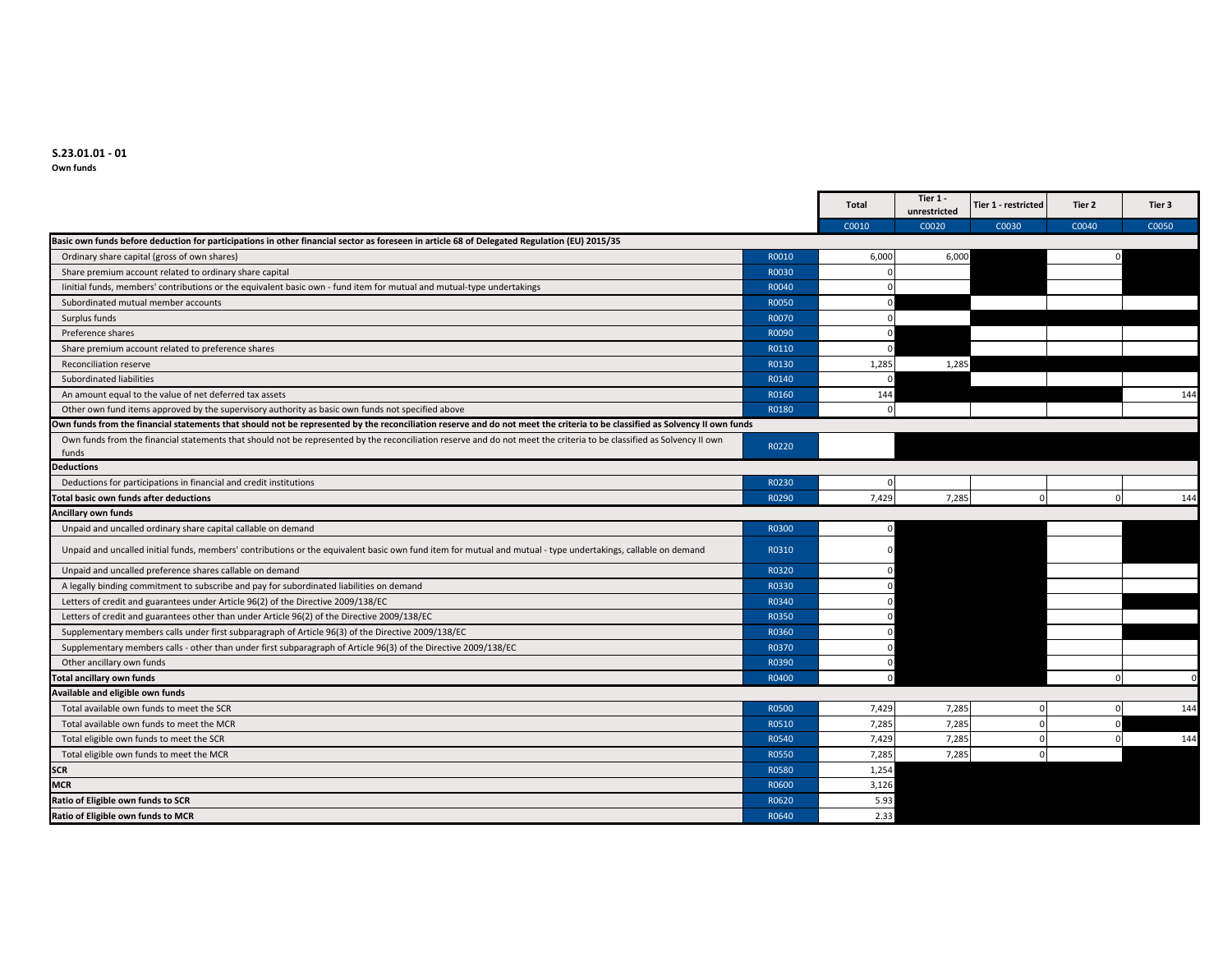#### S.23.01.01 - 02

Own funds

|                                                                                                             |       | C0060 |  |  |  |  |  |
|-------------------------------------------------------------------------------------------------------------|-------|-------|--|--|--|--|--|
| <b>Reconciliation reserve</b>                                                                               |       |       |  |  |  |  |  |
| Excess of assets over liabilities                                                                           | R0700 | 7,429 |  |  |  |  |  |
| Own shares (held directly and indirectly)                                                                   | R0710 |       |  |  |  |  |  |
| Foreseeable dividends, distributions and charges                                                            | R0720 |       |  |  |  |  |  |
| Other basic own fund items                                                                                  | R0730 | 6,144 |  |  |  |  |  |
| Adjustment for restricted own fund items in respect of matching adjustment portfolios and ring fenced funds | R0740 |       |  |  |  |  |  |
| <b>Reconciliation reserve</b>                                                                               | R0760 | 1,285 |  |  |  |  |  |
| <b>Expected profits</b>                                                                                     |       |       |  |  |  |  |  |
| Expected profits included in future premiums (EPIFP) - Life business                                        | R0770 |       |  |  |  |  |  |
| Expected profits included in future premiums (EPIFP) - Non- life business                                   | R0780 |       |  |  |  |  |  |
| Total Expected profits included in future premiums (EPIFP)                                                  | R0790 | 0     |  |  |  |  |  |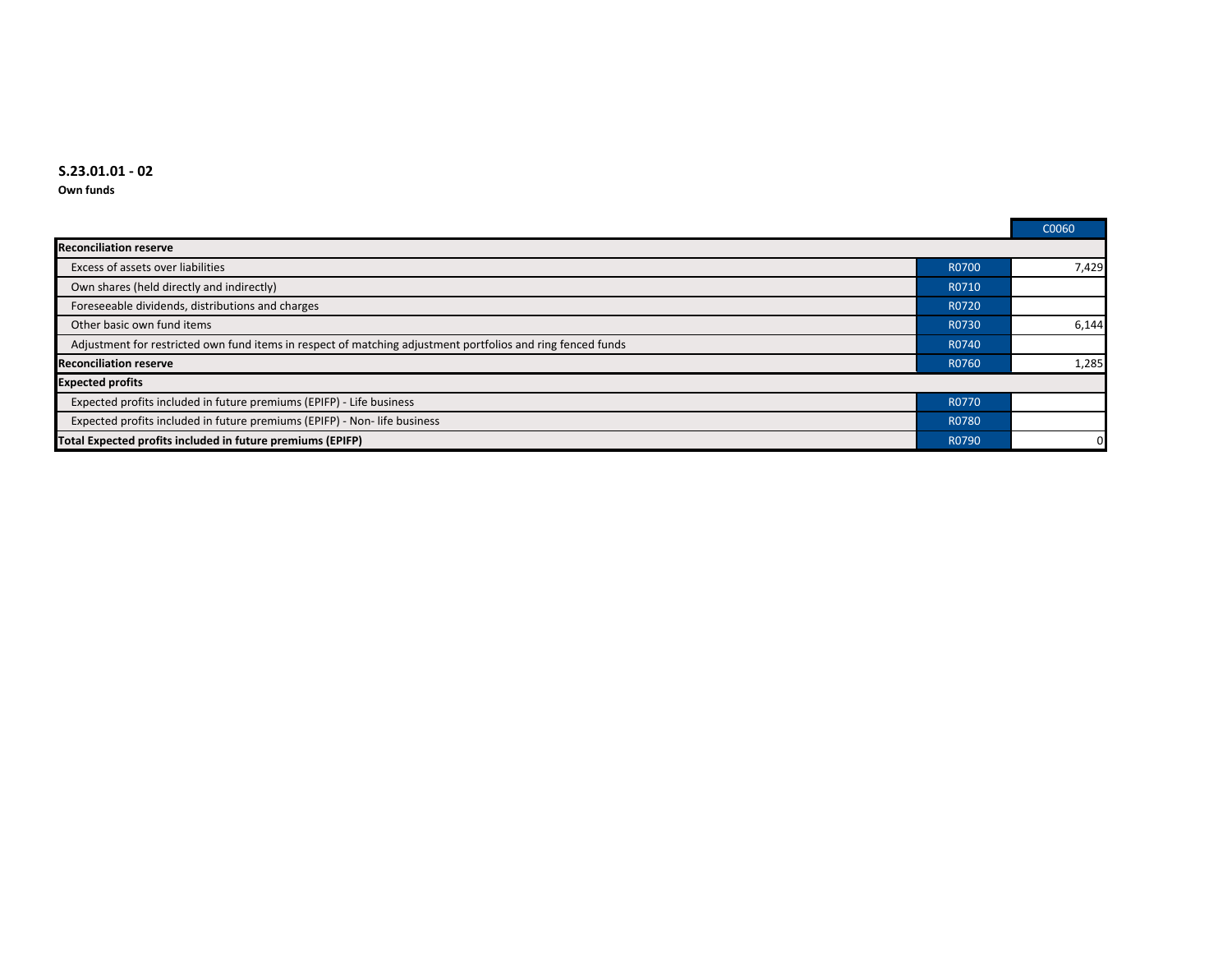#### S.25.01.21Solvency Capital Requirement (for undertakings on Standard Formula)

|                                           |       | <b>Gross solvency</b><br>capital<br>requirement | <b>Simplifications</b> | <b>USP</b> |
|-------------------------------------------|-------|-------------------------------------------------|------------------------|------------|
|                                           |       | C0110                                           | C0120                  | C0090      |
| Market risk                               | R0010 | 1,013                                           |                        |            |
| Counterparty default risk                 | R0020 | 449                                             |                        |            |
| Life underwriting risk                    | R0030 | 43                                              |                        |            |
| Health underwriting risk                  | R0040 |                                                 |                        |            |
| Non-life underwriting risk                | R0050 |                                                 |                        |            |
| Diversification                           | R0060 | $-287$                                          |                        |            |
| Intangible asset risk                     | R0070 | $\Omega$                                        |                        |            |
| <b>Basic Solvency Capital Requirement</b> | R0100 | 1,221                                           |                        |            |

|                                                                                             |       | C0100       |
|---------------------------------------------------------------------------------------------|-------|-------------|
| Operational risk                                                                            | R0130 | 33          |
| Loss-absorbing capacity of technical provisions                                             | R0140 | $\Omega$    |
| Loss-absorbing capacity of deferred taxes                                                   | R0150 | 0           |
| Capital requirement for business operated in accordance with Art. 4 of Directive 2003/41/EC | R0160 | $\mathbf 0$ |
| Solvency capital requirement excluding capital add-on                                       | R0200 | 1,254       |
| Capital add-on already set                                                                  | R0210 | $\Omega$    |
| Solvency capital requirement                                                                | R0220 | 1,254       |
| Other information on SCR                                                                    |       |             |
| Capital requirement for duration-based equity risk sub-module                               | R0400 |             |
| Total amount of Notional Solvency Capital Requirement for remaining part                    | R0410 |             |
| Total amount of Notional Solvency Capital Requirements for ring fenced funds                | R0420 |             |
| Total amount of Notional Solvency Capital Requirement for matching adjustment portfolios    | R0430 |             |
| Diversification effects due to RFF nSCR aggregation for article 304                         | R0440 |             |

|                                    |       | C0109 |
|------------------------------------|-------|-------|
| Approach based on average tax rate | R0590 |       |

|                                                                          |       | C0130 |
|--------------------------------------------------------------------------|-------|-------|
| <b>LAC DT</b>                                                            | R0640 |       |
| LAC DT justified by reversion of deferred tax liabilities                | R0650 |       |
| LAC DT justified by reference to probable future taxable economic profit | R0660 |       |
| LAC DT justified by carry back, current year                             | R0670 |       |
| LAC DT justified by carry back, future years                             | R0680 |       |
| Maximum LAC DT                                                           | R0690 |       |